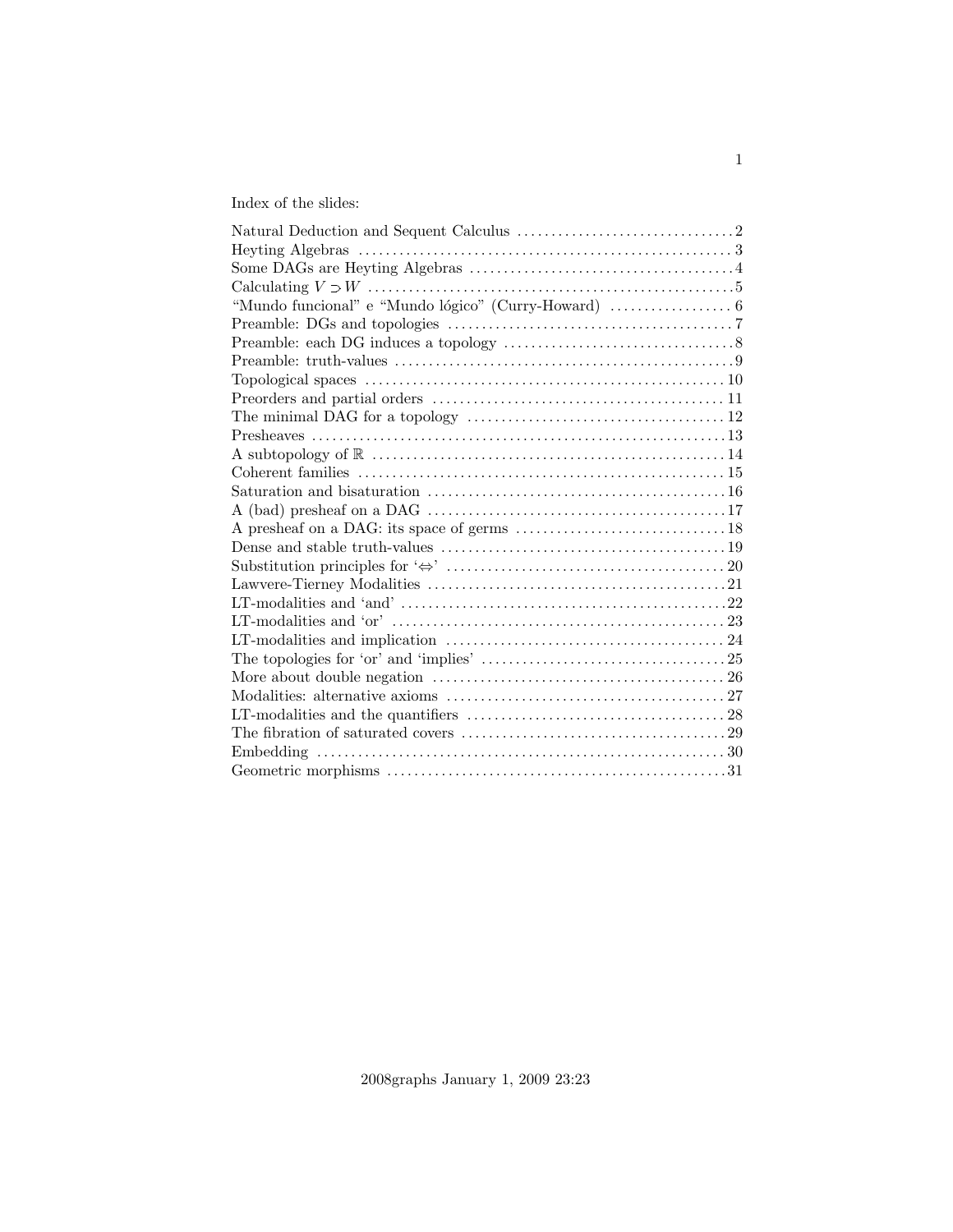Natural Deduction and Sequent Calculus

$$
\frac{[P\&Q]^1}{P} \frac{\frac{[P\&Q]^1}{Q}Q \supset R}{R}
$$

$$
\frac{P\&R}{P\&Q \supset P\&R}1
$$

$$
\frac{P\&Q \vdash P\&Q}{P\&Q \vdash P} \frac{\frac{P\&Q \vdash P\&Q}{P\&Q \vdash Q} \quad Q \supset R \vdash Q \supset R}{Q \supset R, P\&Q \vdash R}
$$
\n
$$
\frac{Q \supset R, P\&Q \vdash P\&R}{Q \supset R \vdash P\&Q \supset P\&R}
$$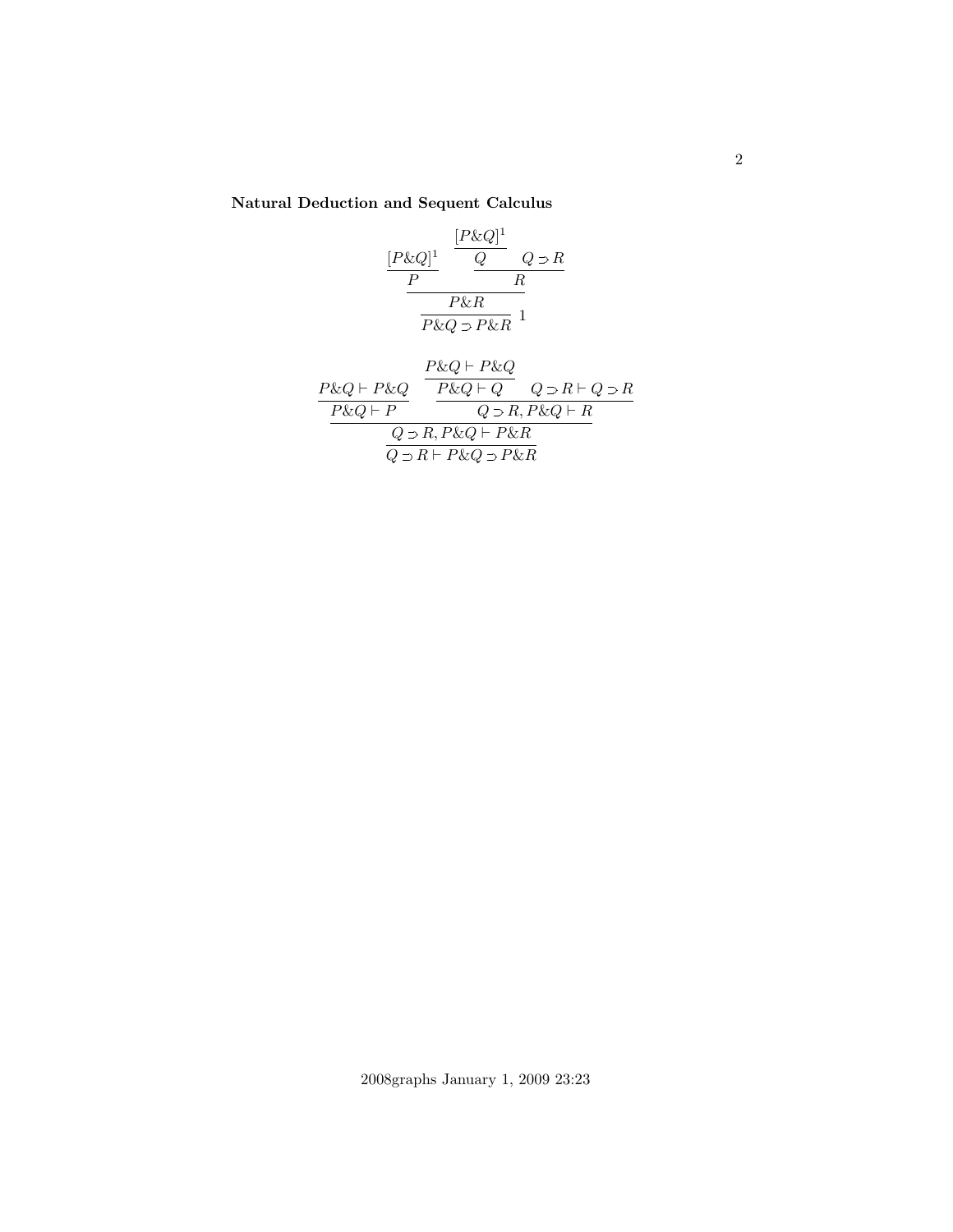## Heyting Algebras

A Heyting Algebra is a 7-uple  $(\Omega, \top, \bot, \wedge, \vee, \supset, \vdash),$  where:

$$
\begin{array}{rcl} \top,\bot & \in & \Omega, \\ \wedge,\vee,\supset & \colon & \Omega\times\Omega\to\Omega, \\ & \vdash & \subseteq & \Omega \end{array}
$$

and the relation  $\vdash$  respects the following "derivation rules":

$$
Q \leftarrow Q \land R \mapsto R \qquad \uparrow \qquad P \land Q \leftarrow P
$$
\n
$$
P \mapsto P \lor Q \leftarrow Q \qquad \downarrow
$$
\n
$$
P \mapsto P \lor Q \leftarrow Q \qquad \downarrow
$$
\n
$$
P \downarrow \qquad \qquad \downarrow
$$
\n
$$
P \downarrow \qquad \qquad \downarrow
$$
\n
$$
P \uparrow Q \quad Q \vdash R
$$
\n
$$
P \vdash Q \quad Q \vdash R
$$
\n
$$
P \vdash R \qquad P \vdash P
$$
\n
$$
\frac{P \vdash Q \quad P \vdash R}{P \vdash Q \land R} \qquad \frac{P \land Q \vdash R}{Q \land R \vdash Q} \qquad \frac{P \land Q \vdash R}{Q \land R \vdash R} \qquad \frac{P \land Q \vdash R}{P \vdash T} \qquad \frac{P \land Q \vdash R}{P \vdash Q \supset R} \qquad \frac{P \land Q \vdash R}{P \vdash Q \supset R} \qquad \frac{P \land Q \vdash R}{P \vdash P \lor Q} \qquad \frac{P \vdash R \quad Q \vdash R}{Q \vdash P \lor Q} \qquad \frac{P \vdash P}{P \vdash P}
$$

Here are three Heyting Algebras:



Note: consider the partial order induced by the DAGs above i.e., the reflexive/transitive closure of the DAGs.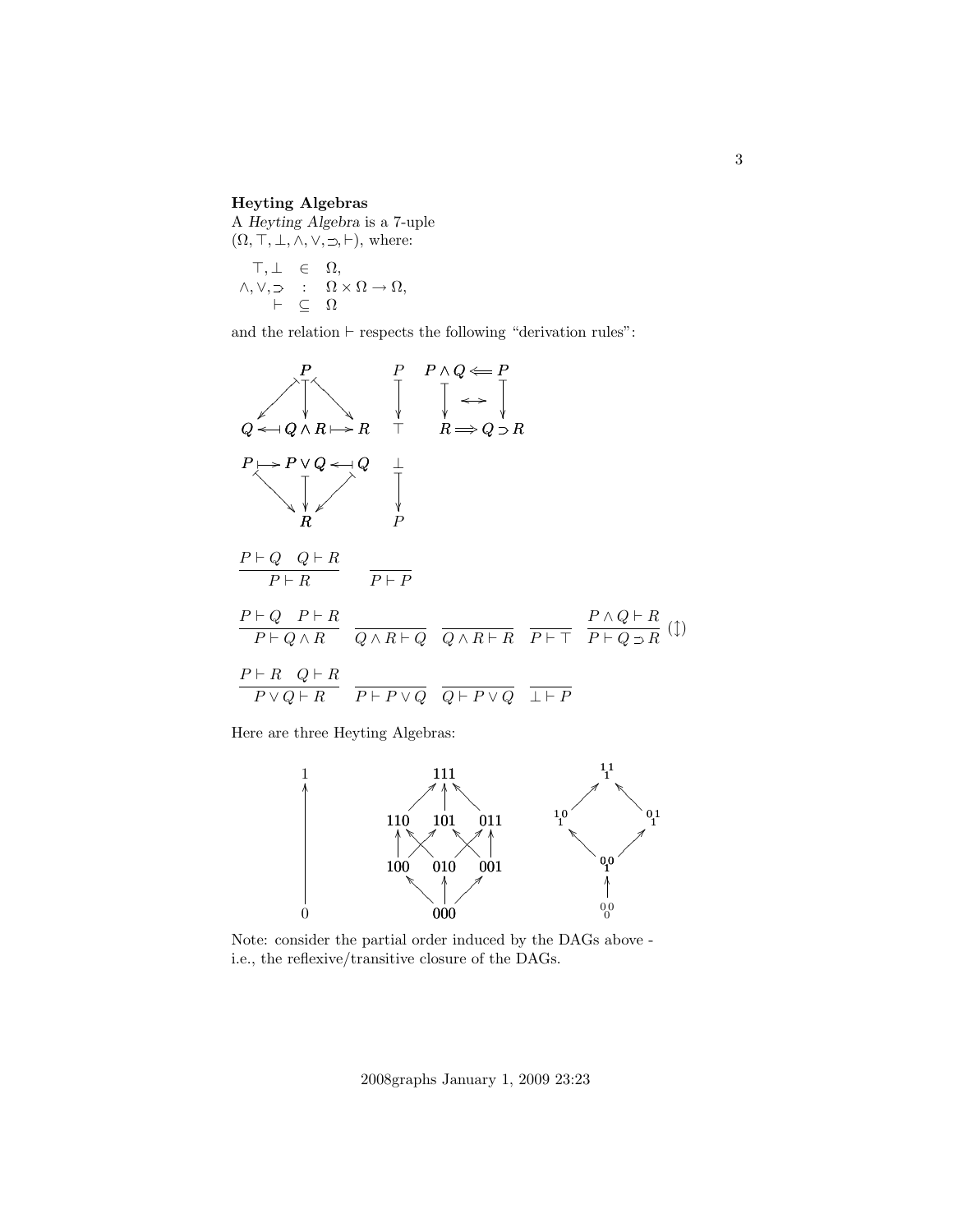Some DAGs are Heyting Algebras

Theorem: if  $(\Omega, \top, \bot, \wedge, \vee, \supset, \vdash)$  and  $(\Omega, \top', \bot', \wedge', \vee', \preceq', \vdash)$  are Heyting Algebras, then we have  $\top \leftrightarrow \top',$  $\bot \leftrightarrow \bot$ , and for any  $P, Q \in \Omega$ ,  $P \wedge Q \leftrightarrow P \wedge' Q$ ,  $P \vee Q \leftrightarrow P \vee' Q,$  $P \supset Q \leftrightarrow P \supset' Q.$ 

Proof (half of it):

$$
\overline{\top \vdash \top'} \qquad \overline{\bot \vdash \bot'}
$$

$$
\begin{array}{cc}\n\overline{P \vdash P \lor Q} & \overline{Q \vdash P \lor Q} & \overline{P \vdash P \lor Q} & \overline{Q \vdash P \lor Q} \\
\hline\nP \lor Q \vdash P \lor Q & & P \lor Q \vdash P \lor Q \\
\hline\n\frac{\overline{P \supset Q \lor P \vdash (P \supset Q) \& P}}{\overline{(P \supset Q) \& P \vdash Q}} & & \overline{\overline{P \supset Q \vdash P \supset Q}} \\
\hline\n\frac{\overline{P \supset Q \vdash P \supset Q}}{\overline{(P \supset Q) \& P \vdash Q}} & & \overline{\overline{P \supset Q \vdash P \supset Q}} \\
\hline\n\overline{P \supset Q \vdash P \supset Q}} & & & \overline{\overline{P \supset Q \vdash P \supset Q}} \\
\hline\n\end{array}
$$

# Theorem: if

 $(\Omega, \top, \bot, \wedge, \vee, \supset, \vdash)$  and  $(\Omega, \top', \bot', \wedge', \vee', \preceq, \vdash)$  are Heyting Algebras and  $(\Omega, \vdash)$  is a DAG, then  $\top = \top', \perp = \perp', \wedge = \wedge', \vee = \vee', \supset = \supset'.$ So, if a DAG  $(\Omega, \vdash)$  is Heyting Algebra,

then it is a Heyting Algebra in a unique way:  $\top, \bot, \land, \lor, \supset$  are well-defined.

# Amazing fact:

For any topological space  $(X, \mathcal{O}(X)),$ the DAG  $(\mathcal{O}(X), \subseteq)$  is a Heyting Algebra.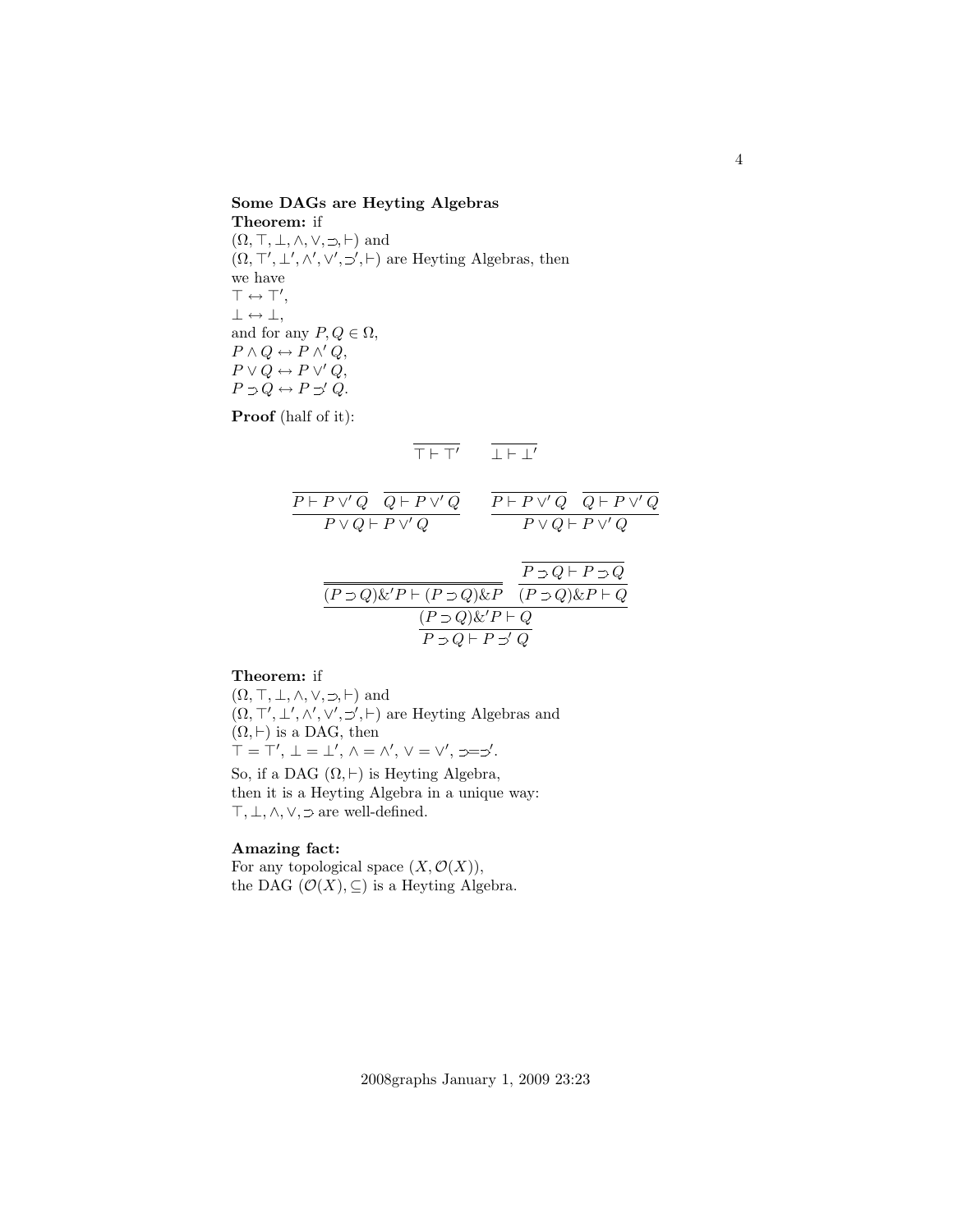## Calculating  $V \supset W$ What is  $V \supset W$ ? Idea: look at all Us such that  $U \& V \vdash W$ .



In  $\mathcal{O}(\mathbb{V})$ , this works for these open sets:  $\frac{1}{1}^0$ . Define  $V \supset W$  as the greatest of them. More formally:  $V \supset W := \sup \{ U \mid U \& V \vdash W \}$  $V \supset W := \bigcup \{ U \mid U \& V \vdash W \}$  $V \supset W := \bigcup \{ U \mid U \cap V \subseteq W \}$  $V \supset W := \bigcup \{ A^\circ \mid A^\circ \cap V \subseteq W \}$  $V \supset W := \bigcup \{ A^\circ \mid A^\circ \subseteq W \cup (X \backslash V) \}$  $V \supset W := (W \cup (X \backslash V))^{\circ}$ 

5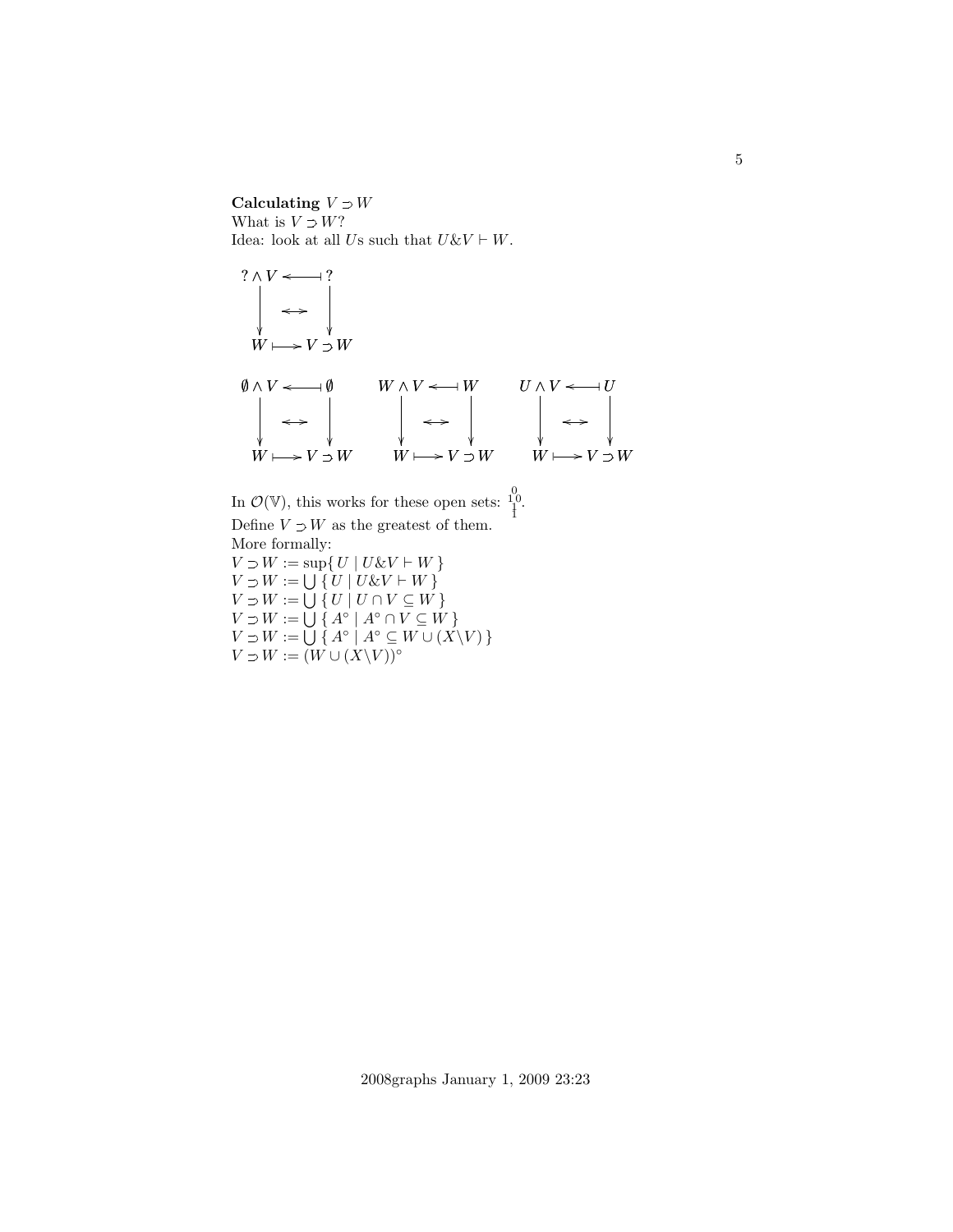#### "Mundo funcional" e "Mundo lógico" (Curry-Howard)

Compare a prova abaixo à esquerda, em Dedução Natural, de que $Q \supset R$ implica  $P \wedge Q \supset P \wedge R$ , com a construção do termo  $\lambda d: A \times B. \langle \pi d, f(\pi' d) \rangle$ :  $(A\times B \to A\times C)$  em  $\lambda$ -cálculo simplesmente tipado:

$$
\frac{[P \wedge Q]^1}{P} \frac{\frac{[P \wedge Q]^1}{Q} Q \supset R}{R} \frac{[d:A \times B]^1}{\frac{\pi d:B}{dX} f:B \to C}
$$
\n
$$
\frac{P \wedge R}{(P \wedge Q \supset P \wedge R)} 1 \frac{[d:A \times B]^1}{\lambda d:A \times B.\langle \pi d, f(\pi' d) \rangle: A \times C} 1
$$

As duas têm exatamente a mesma estrutura. Isto é um exemplo do Isomorfismo de Curry-Howard em funcionamento; ele diz que há uma bijeção natural entre derivações em Dedução Natural e termos de  $\lambda$ -cálculo simplesmente tipado. Repare que na árvore um  $\lambda$ -cálculo os termos sempre crescem à medida que descemos; se usamos uma nova notação — "downcased types" — podemos não só manter os termos pequenos, como suprimir os tipos — os tipos podem ser reconstruídos "convertendo para maiúsculas" os termos. Note que os "conectivos" também têm que ser convertidos: ',' convertido para maiúscula vira ' $\times$ ', e ' $\mapsto$ ' convertido para maiúscula vira ' $\mapsto$ '.

$$
\begin{array}{ccc}\n[a,b]^1 & \xrightarrow{[a,b]^1} & b \rightarrow c & \xrightarrow{a,b} & \xrightarrow{c} & \xrightarrow{d} \\
\hline\n\frac{a}{a} & \xrightarrow{c} & \xrightarrow{b \rightarrow c} & \xrightarrow{c} & \xrightarrow{f} \\
\hline\n\frac{a,c}{a,b \rightarrow a,c} & \xrightarrow{a,b \rightarrow a,c} & \xrightarrow{a,c} & \xrightarrow{c} & \xrightarrow{a,c},\n\end{array}
$$

Agrora cada barra da árvore define um novo termo a partir de termos anteriores; isto gera o dicionário à direita... e a semântica de cada barra passa a ser: "se eu sei o significado dos termos acima da barra, eu sei o significado do termo abaixo da barra", ou: "se eu sei 'a' e sei 'c' eu sei 'a, c'", "se eu sei 'b' e ' $b \mapsto c'$  eu sei 'c'", etc.

Os "termos" em DNC funcionam de um modo bem diferente dos termos de  $\lambda$ -cálculo. Em DNC nós permitimos nomes longos para variáveis (por exemplo,  $(a, b')$ , a distinção sintática entre variáveis e termos não-primitivos não existe, e, aliás, sem o dicionário não é nem possível determinar só pelos nomes de dois termos qual é "mais primitivo" que o outro: por exemplo,  $b \rightarrow c$  é mais primitivo que c mas  $a, b \mapsto a, c$  é menos primitivo que  $a, c$ .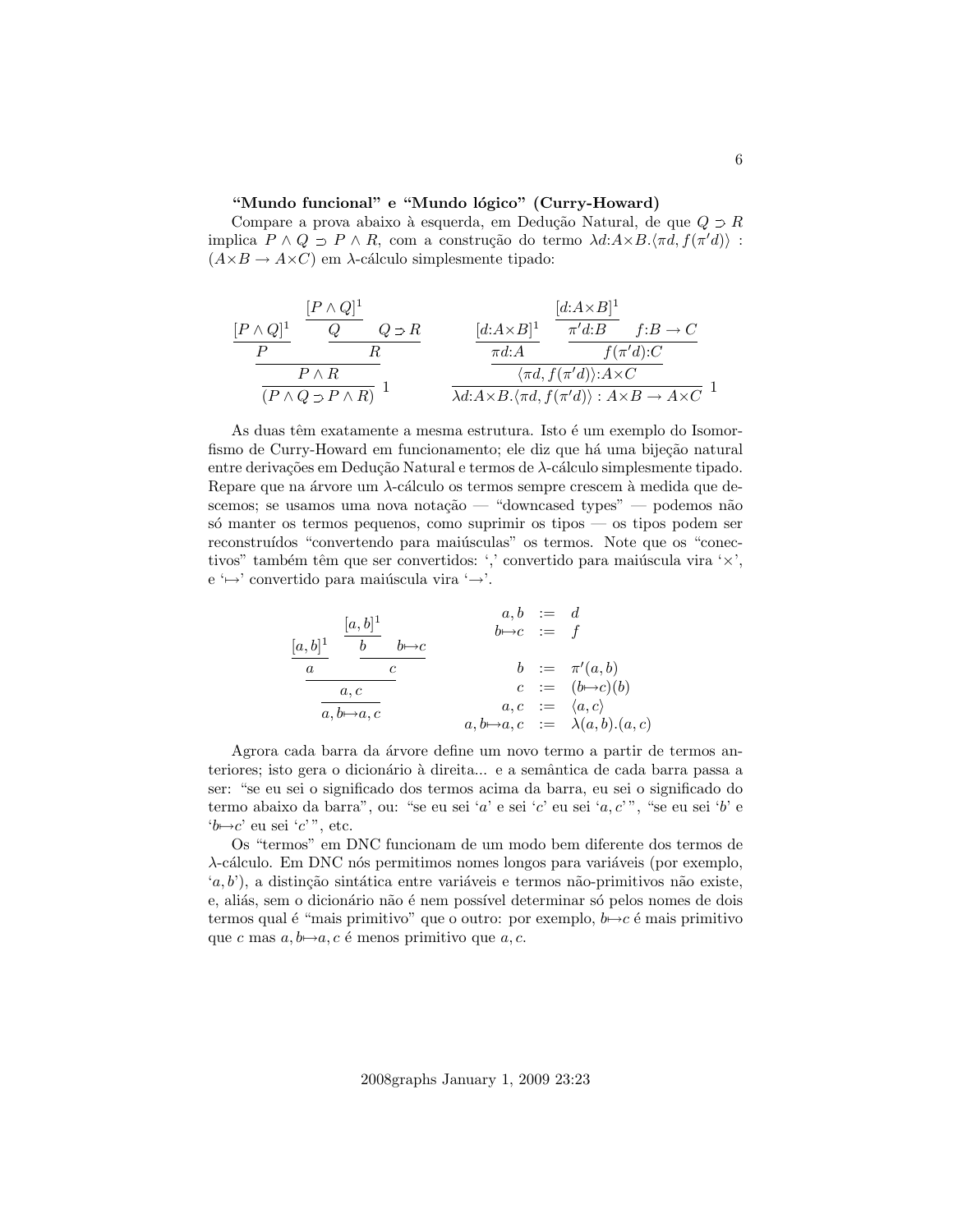## Preamble: DGs and topologies

A directed graph is a set of worlds, W, and a relation  $R \subseteq W \times W$ .

Important fact: DGs induce topologies, topologies induce DGs, and in the finite case (which is what matters to us) the correspondence  $DG \nightharpoonup Top$  is especially well-behaved.

This will be our archetypical DAG:

$$
\mathbb{V} := (W, R) := (\{\alpha, \beta, \gamma\}, \{\alpha \to \gamma, \beta \to \gamma\})
$$

$$
\mathbb{V} = \sqrt{\frac{\beta}{\gamma}}
$$

This will be the topological space induced by  $V$ :

$$
(\mathbb{V}, \mathcal{O}(\mathbb{V})) := (\{ \alpha, \beta, \gamma \}, \{ \emptyset, \{ \gamma \}, \{ \alpha, \gamma \}, \{ \beta, \gamma \}, \{ \alpha, \beta, \gamma \} \})
$$

We will use the correspondence mainly to represent finite topological spaces by their associated DGs (or DAGs). 7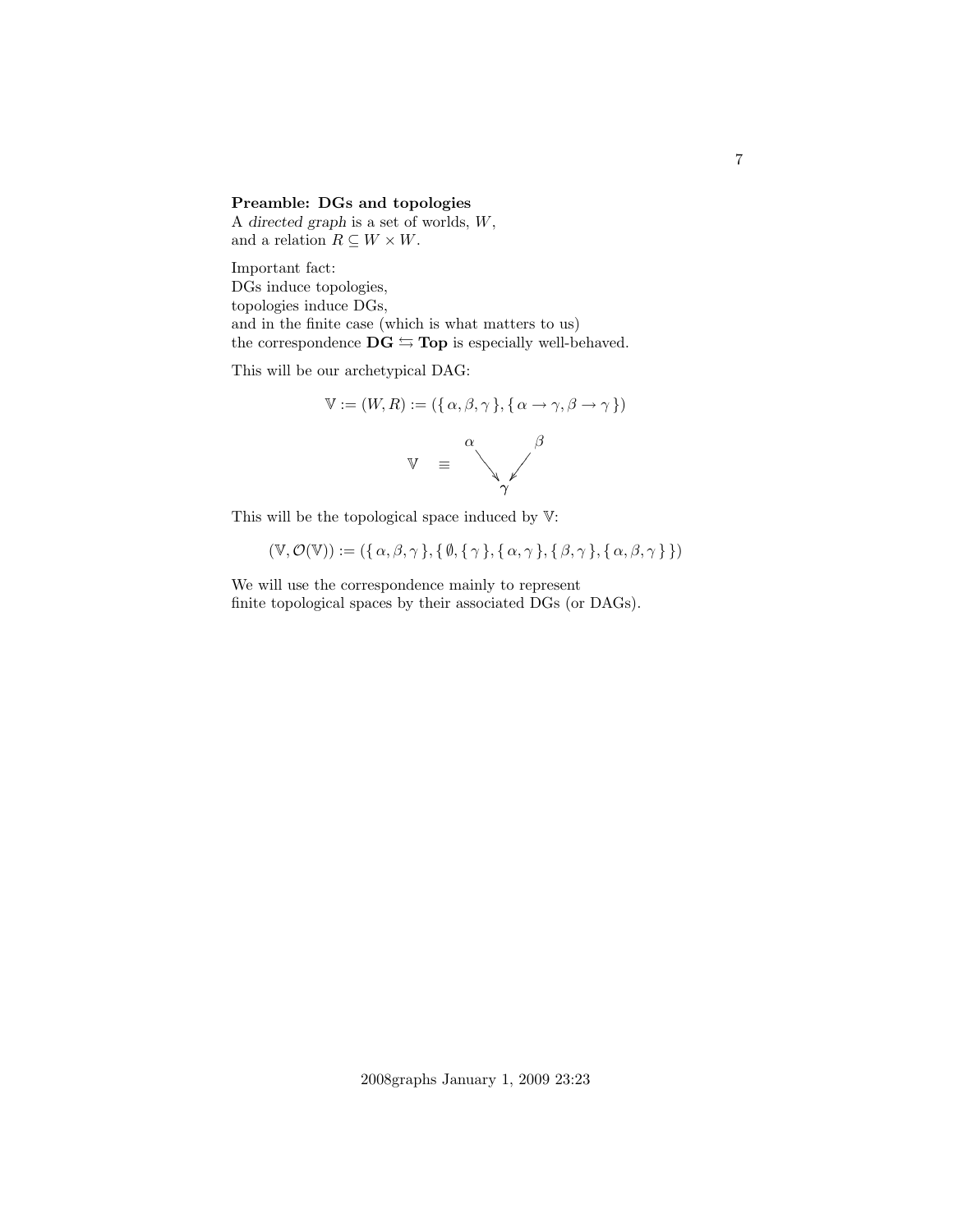### Preamble: each DG induces a topology

A function  $f: W \to \{0,1\}$  is "non-decreasing (on R)" when all arrows in  $R$  are "non-decreasing".

$$
\mathbb{V} := (W, R) := (\{ \alpha, \beta, \gamma \}, \{ \alpha \to \gamma, \beta \to \gamma \})
$$



 $_{0}^{10}$  decreases on the arrow  $\alpha \rightarrow \gamma$ :  $f(\alpha \rightarrow \gamma) = 1 \rightarrow 0$ .  $_{0}^{01}$  decreases on  $\beta \rightarrow \gamma$ .  $\frac{11}{0}$  decreases on both  $\alpha \to \gamma$  and  $\beta \to \gamma$ . The non-decreasing functions  $\mathbb{V} \to \{0, 1\}$  are  $\substack{0, 0, 0, 0, 1, 1, 1, 1, 1, 1}$ . A "non-decreasing subset"  $W' \subseteq W$  is one whose characteristic function is non-decreasing (on R). Definition:

Nondecr $(W, R) := \{ W' \subseteq W \mid W' \text{ is non-decreasing on } R \}$ 

For a DG  $\mathbb{D} := (W, R)$  the induced topological space is:

$$
(\mathbb{D}, \mathcal{O}(\mathbb{D})) := (W, \mathcal{O}(\mathbb{D})) := (W, \text{Nondecr}(W, R))
$$

For the dag  $V$  above, this is:

$$
(\mathbb{V}, \mathcal{O}(\mathbb{V})) := (\{ \alpha, \beta, \gamma \}, \{ \emptyset, \{ \gamma \}, \{ \alpha, \gamma \}, \{ \beta, \gamma \}, \{ \alpha, \beta, \gamma \} \})
$$

Fact: topologies induced by DGs are closed by arbitrary intersections of open sets — not just by finite intersections.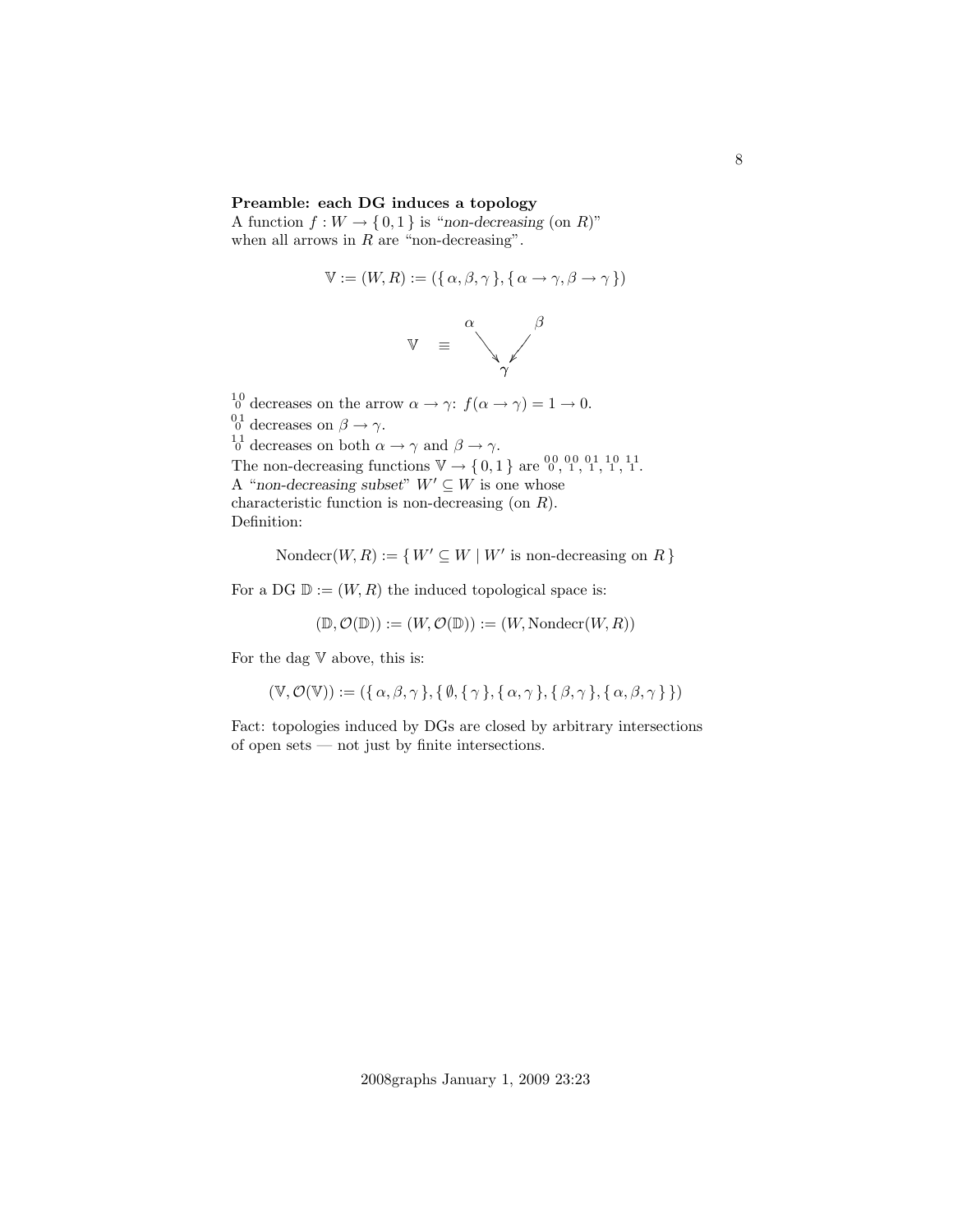#### Preamble: truth-values

Abuse of language: We will often write subsets of  $W$  (non-decreasing or not) as if they were the corresponding functions  $W \to \{0, 1\}$ . So, for example:  $\{\beta,\gamma\}\equiv \stackrel{01}{\scriptscriptstyle\perp}$  $\mathcal{O}(\mathbb{V}) = \text{Nondecr}(\mathbb{V}) \equiv \{ \begin{smallmatrix} 0 & 0 & 0 & 0 & 1 & 1 & 0 & 1 & 1 \\ 0 & 0 & 1 & 0 & 1 & 1 & 1 & 1 \\ 0 & 0 & 0 & 0 & 0 & 1 & 1 & 1 & 1 \end{smallmatrix} \}.$ 

Terminology:

A function  $W \to \{0, 1\}$  is a "modal truth-value". A non-decreasing function  $W \to \{0,1\}$  is an "intuitionistic truth-value". We will see later that the modal truth-values live in a category  $\mathbf{Set}^W$ and that the intuitionistic truth-values live in a category  $\mathbf{Set}^{\mathbb{D}}$ .

Big fact: we can interpret propositional logic on modal truth-values... just operate on each world separately, e.g.:  $\frac{01}{1} \wedge \frac{10}{1} = \frac{00}{1}$ . On modal truth-values the "logic" is boolean but not two-valued.

Bigger fact: the intuitionistic truth-values on a DAG D form a "Heyting algebra",  $\mathcal{O}(\mathbb{D})$  — we can interpret propositional logic there, but it will be intuitionistic — we can't prove  $\neg P \supset P$  there because that is not always true: take  $P := {}^{00}_{1}$ , then  $\neg P \equiv {}^{11}_{1}$ .

Mind-blowing fact: the notion of "taking the union of all open sets in a given cover" can be interpreted as a new logical operation, obeying some axioms: namely,  $T^* = T$ ,  $P^{**} = P^*$ ,  $P^* \wedge Q^* = (P \wedge Q)^*$ . This "taking the union..." operation is a particular case of something much more general: Lawvere-Tierney topologies, that generalize both sheaves and forcing.

We can understand sheaves through logic.

Tiny, but amazing, fact: we can understand all these ideas from the cases of the DAGs  $\mathbb{V} \equiv \mathbf{S}$  and  $\mathcal{O}(\mathbb{V})^{\text{op}} \equiv \mathbf{S}$ . and then generalizing. This tiny  $\&$  amazing fact — that in a sense is trivial, and is little more than working out in full detail a few chosen exercises from topos theory books is the guiding thread for these notes.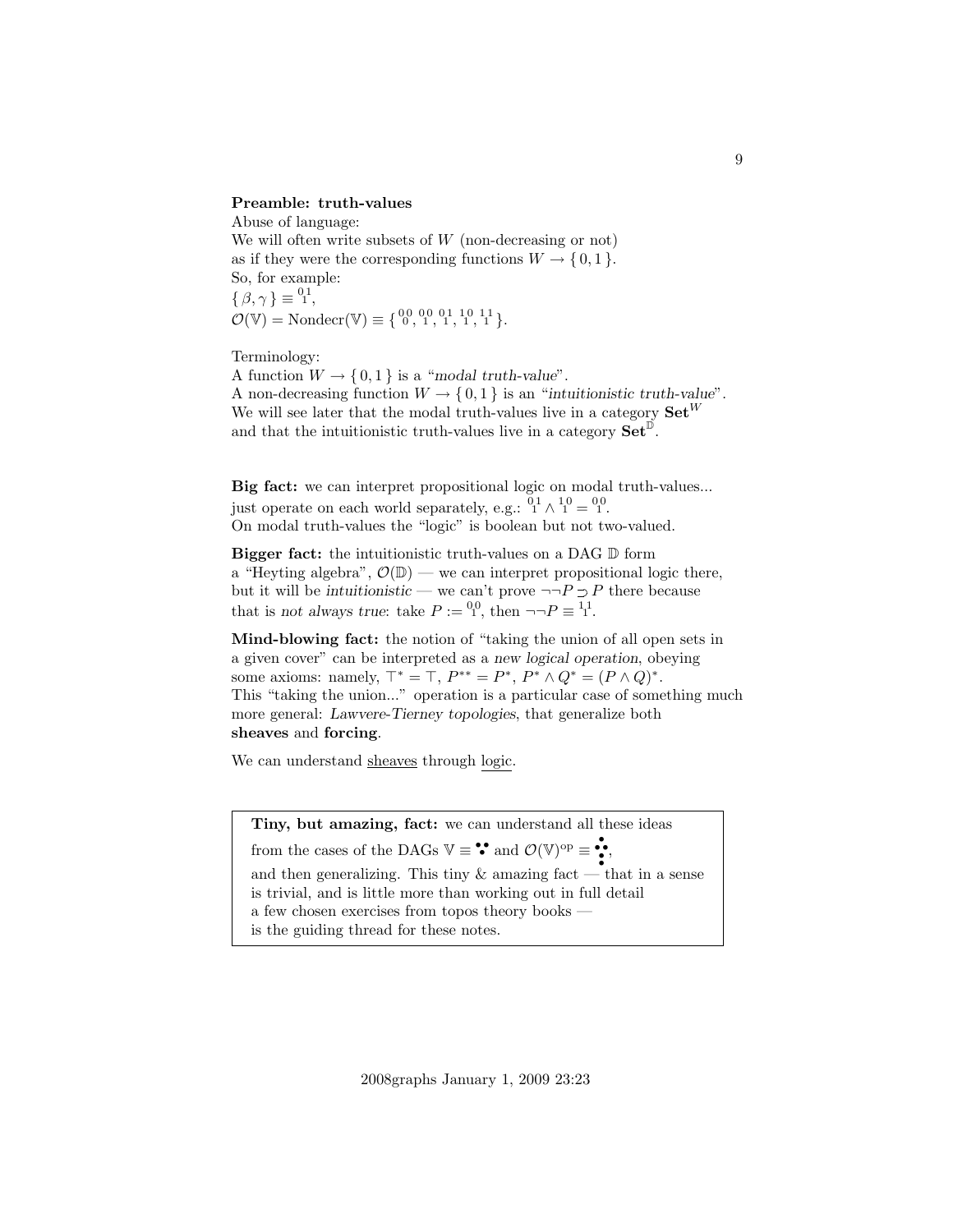### Topological spaces

A topological space is a pair  $(X, \mathcal{O}(X))$ where  $\mathcal{O}(X) \subset \mathcal{P}(X)$  is a topology on the set X: (i)  $X \in \mathcal{O}(X)$ ,  $\emptyset \in \mathcal{O}(X)$ , (ii)  $\mathcal{O}(X)$  is closed by arbitrary unions, (iii)  $\mathcal{O}(X)$  is closed by finite intersections.

Sometimes an  $\mathcal{O}(X)$  is closed by arbitrary intersections... This happens for  $(\mathbb{V}, \mathcal{O}(\mathbb{V}))$  and for  $(\mathbb{R}, \mathcal{P}(\mathbb{R}))$ , but not for  $(\mathbb{R}, \mathcal{O}(\mathbb{R}))$ . When this happens we say that  $\mathcal{O}(X)$  is an Alexandroff topology, and that  $(X, \mathcal{O}(X))$  is an Alexandroff space. We will refer to these things by more mnemonic names:  $\mathcal{O}(X)$  is a "topcai",  $(X, \mathcal{O}(X))$  is a "topcai space".

There is an inclusion of categories - a functor:

# $\mathbf{TopCAI} \rightarrowtail \mathbf{Top}$

and we can take a topology  $\mathcal{O}(X)$  and look at the set of arbitrary intersections of its open sets,  $\bigcap_{\infty} \mathcal{O}(X)$ . it turns out that  $\bigcap_{\infty} \mathcal{O}(X)$  is closed by arbitrary unions, and is a topology - actually a topcai.

This operation - "closing by arbitrary intersections" - is a functor:

$$
\begin{array}{cccc}\text{cai}: & \textbf{Top} & \rightarrow & \textbf{TopCAI}\\ & (X,\mathcal{O}(X)) & \mapsto & (X,\bigcap_{\infty}\mathcal{O}(X))\end{array}
$$

and there is an adjunction  $(\rightarrowtail) \dashv$  cai.

(TopCAI is a "coreflective subcategory" of Top the inclusion funtor  $(\rightarrowtail)$  has a right adjoint).

Note that its counit on  $(\mathbb{R}, \mathcal{O}(\mathbb{R}))$  is the continuous map "id" :  $(\mathbb{R}, \mathcal{P}(\mathbb{R})) \to (\mathbb{R}, \mathcal{O}(\mathbb{R}))$ :

$$
(X, \mathcal{O}(X)) \longleftrightarrow (X, \mathcal{O}(X)) \qquad (\mathbb{R}, \mathcal{P}(\mathbb{R})) \longleftrightarrow (\mathbb{R}, \mathcal{P}(\mathbb{R}))
$$
  
\n
$$
\longleftrightarrow \qquad \qquad \downarrow \qquad \downarrow \qquad \downarrow \qquad \downarrow \qquad \downarrow \qquad \downarrow \qquad \downarrow \qquad \downarrow \qquad \downarrow \qquad \downarrow \qquad \downarrow \qquad \downarrow \qquad \downarrow \qquad \downarrow \qquad \downarrow \qquad \downarrow \qquad \downarrow \qquad \downarrow \qquad \downarrow \qquad \downarrow \qquad \downarrow \qquad \downarrow \qquad \downarrow \qquad \downarrow \qquad \downarrow \qquad \downarrow \qquad \downarrow \qquad \downarrow \qquad \downarrow \qquad \downarrow \qquad \downarrow \qquad \downarrow \qquad \downarrow \qquad \downarrow \qquad \downarrow \qquad \downarrow \qquad \downarrow \qquad \downarrow \qquad \downarrow \qquad \downarrow \qquad \downarrow \qquad \downarrow \qquad \downarrow \qquad \downarrow \qquad \downarrow \qquad \downarrow \qquad \downarrow \qquad \downarrow \qquad \downarrow \qquad \downarrow \qquad \downarrow \qquad \downarrow \qquad \downarrow \qquad \downarrow \qquad \downarrow \qquad \downarrow \qquad \downarrow \qquad \downarrow \qquad \downarrow \qquad \downarrow \qquad \downarrow \qquad \downarrow \qquad \downarrow \qquad \downarrow \qquad \downarrow \qquad \downarrow \qquad \downarrow \qquad \downarrow \qquad \downarrow \qquad \downarrow \qquad \downarrow \qquad \downarrow \qquad \downarrow \qquad \downarrow \qquad \downarrow \qquad \downarrow \qquad \downarrow \qquad \downarrow \qquad \downarrow \qquad \downarrow \qquad \downarrow \qquad \downarrow \qquad \downarrow \qquad \downarrow \qquad \downarrow \qquad \downarrow \qquad \downarrow \qquad \downarrow \qquad \downarrow \qquad \downarrow \qquad \downarrow \qquad \downarrow \qquad \downarrow \qquad \downarrow \qquad \downarrow \qquad \downarrow \qquad \downarrow \qquad \downarrow \qquad \downarrow \qquad \downarrow \qquad \downarrow \qquad \downarrow \qquad \downarrow \qquad \downarrow \qquad \downarrow \qquad \downarrow \qquad \downarrow \qquad \downarrow \qquad \downarrow \qquad \downarrow \qquad \downarrow \qquad \downarrow \qquad \downarrow \
$$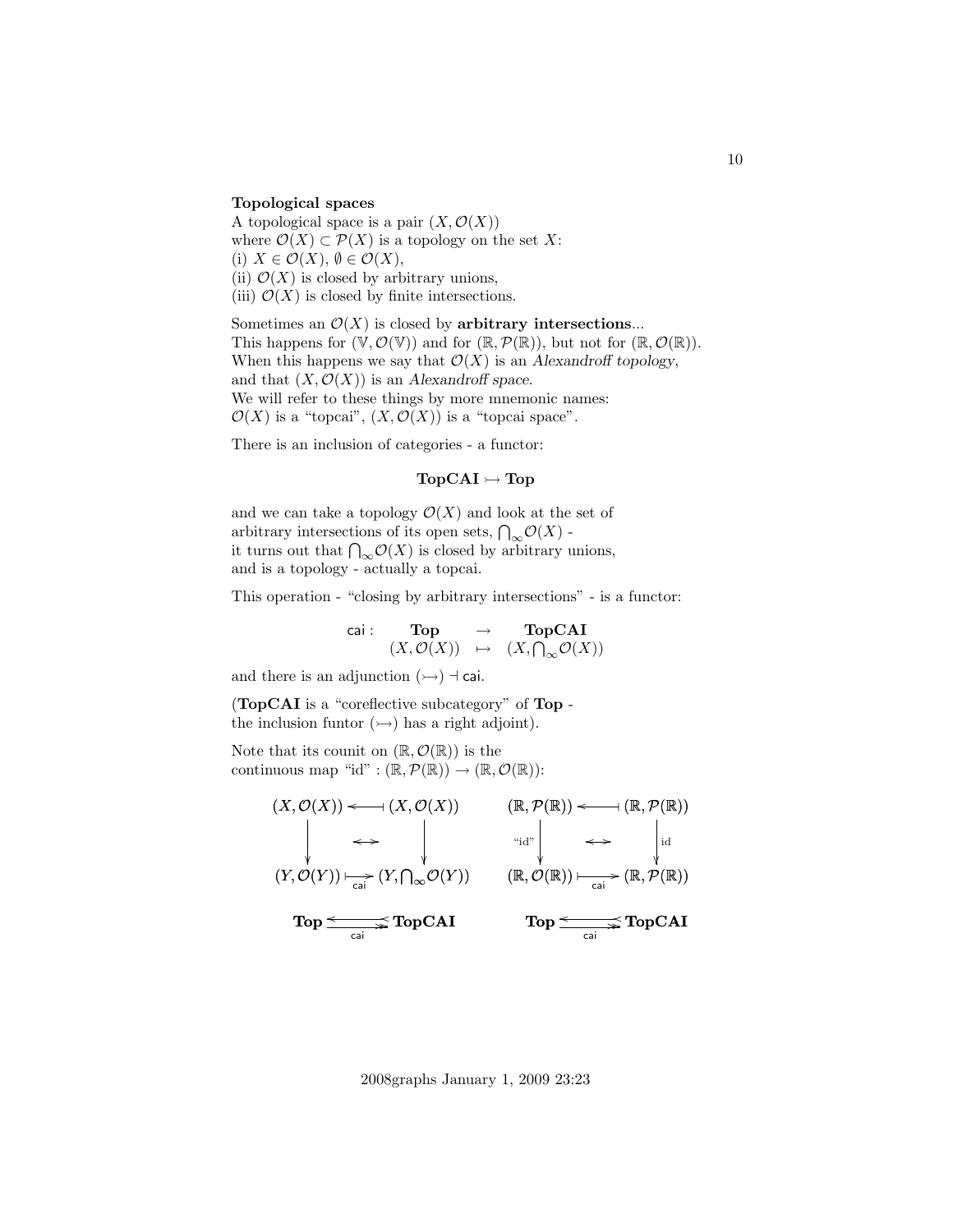#### Preorders and partial orders

A preorder on W is a relation  $(\leq) \subset W \times W$  that is: (i) reflexive:  $a \leq a$ (ii) transitive: if  $a \leq b$  and  $b \leq c$ , then  $a \leq c$ . A partial order is a preorder that is also: (iii) anti-symmetric: if  $a \leq b$  and  $b \leq a$ , then  $a = b$ . A directed graph  $(W, R)$  induces a preorder  $(W, \leq) := (W, R^*)...$ 

Mnemonic: the '\*' is a Kleene star: if  $aRa_1Ra_2Ra_3Rb$  then  $aR^4b$ , and thus  $aR^*b$ ; " $R^{*n}$ " means "at least zero ' $R$ 's". More formally:  $R^* := R^0 \cup R^1 \cup R^2 \cup R^3 \cup \ldots$ , the reflexive/transitive closure of R.  $(R^0$  is the diagonal —  $aR^0b$  iff  $a = b$ ).

Each cycle in a DG  $(W, R)$  becomes a set of "equivalent elements" in the induced preorder Let's consider just DAGs for a while. DAGs induce partial orders — aciclicity leads to antisymmetry.

A DG can be converted to a DAG by identifying the elements in each cycle:



 $DG \xrightarrow{\text{q}} \text{DAG}$ 

It turns out that the inclusions  $\mathbf{DG}^* \rightarrowtail \mathbf{DG}$  and  $\mathbf{DAG}^* \rightarrowtail \mathbf{DAG}$ have left adjoints: in both cases,  $* \dashv (\rightarrowtail),$ and the units of the adjunctions take a DG or DAG  $(W, R)$ to its reflexive and transitive closure.

Also, the inclusion  $\mathbf{DAG}^* \rightarrow \mathbf{DG}^*$  have a left adjoint: 'q'.



2008graphs January 1, 2009 23:23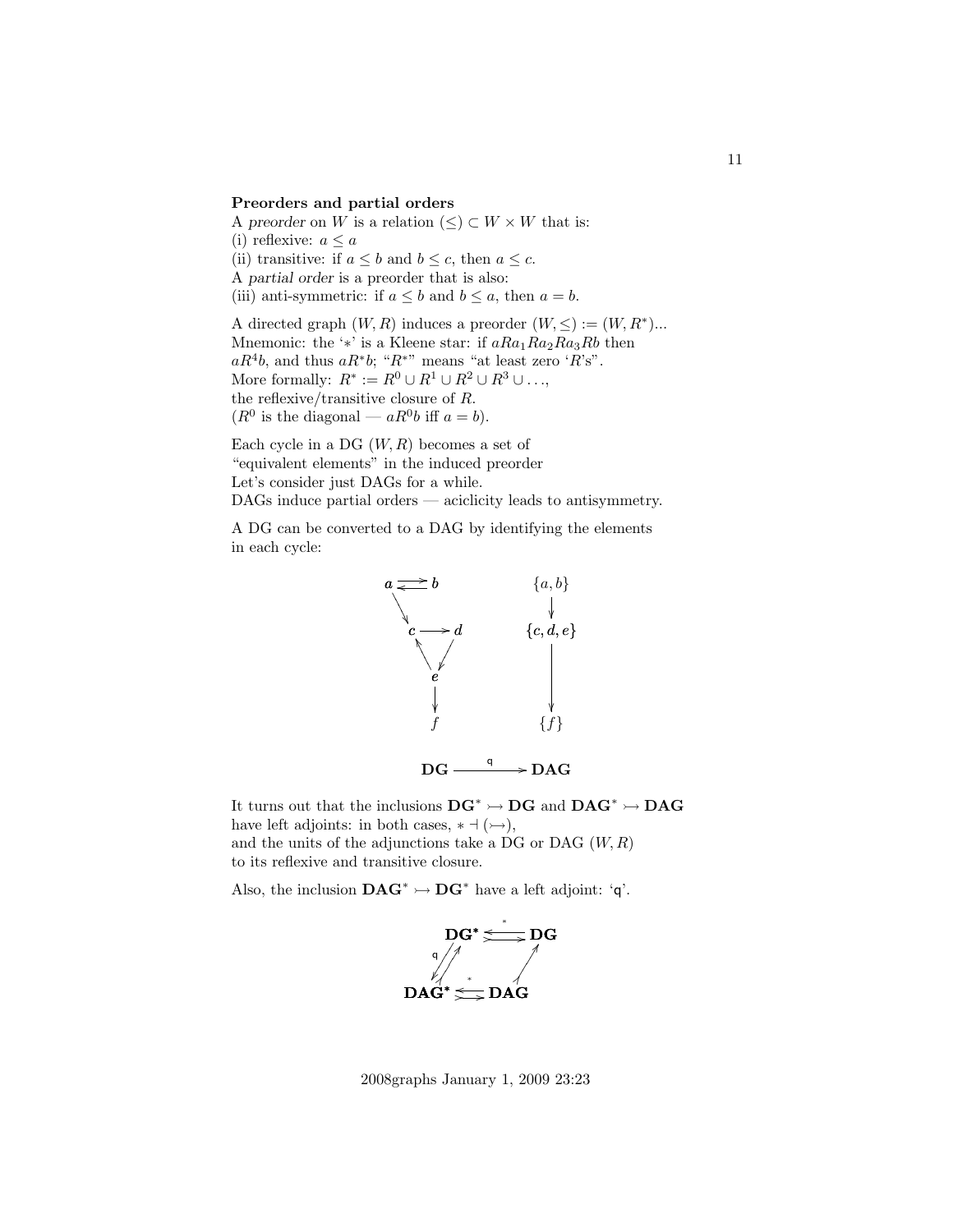### The minimal DAG for a topology

Each DG  $\mathbb{D} = (W, R)$  induces a topcai:  $(W, \text{Nonder}(R))$  but several DGs induce the same topcai.

One canonical way to represent a topcai by a DG is to pick the associated DG<sup>∗</sup> - it is the maximal DG generating that topcai.

For finite  $DAGs$  - i.e., for finite  $T_0$  topological spaces there is also a minimal DAG generating that topology... The process to obtain it is to drop all the arrows that are not "essential".

Here's an example: (by the way: ess  $+^*$  + ( $\leftrightarrow$ ))



(The moral is that there is something canonical about representing topologies  $(T_0, \text{ and on finite sets})$ by DAGs with very few arrows)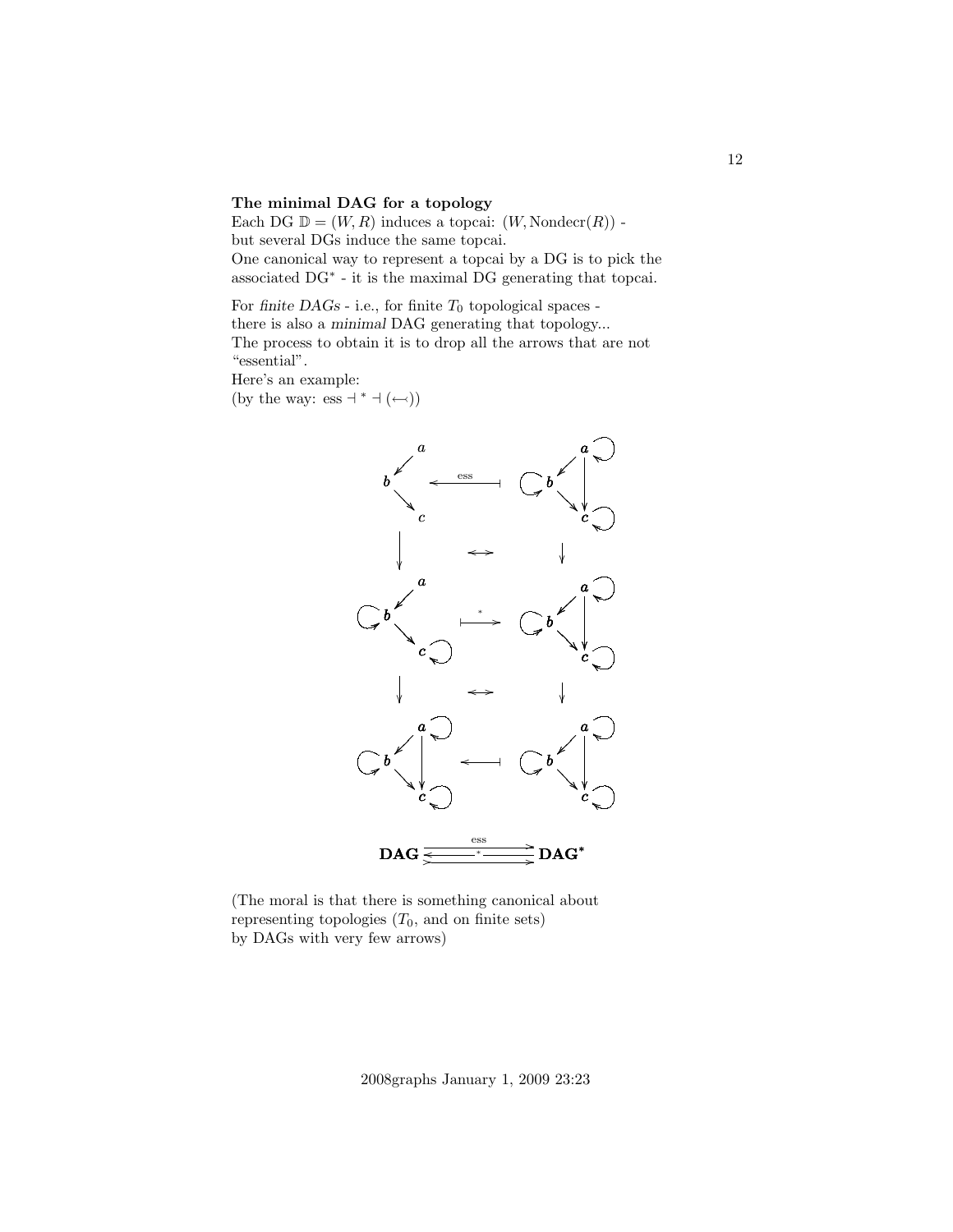### Presheaves

A presheaf on  $(X, \mathcal{O}(X))$  is a (contravariant) functor  $\mathcal{O}(X)^\text{op} \to \mathbf{Set}.$ A sheaf is a presheaf obeying a "glueing condition", that we will see later. Example:  $\mathcal{C}^{\infty} : \mathcal{O}(\mathbb{R})^{\text{op}} \to \mathbf{Set}$ . If  $V \subset U$ , then:

$$
\mathcal{C}^{\infty}(V) \xleftarrow{\rho_V^U} \mathcal{C}^{\infty}(U)
$$
  

$$
\downarrow \qquad \qquad \downarrow
$$
  

$$
V \longrightarrow U
$$

The map  $\rho_V^U := \mathcal{C}^\infty(V \rightarrowtail U)$  is called the "restriction function".

We will borrow some terminology from the case of functions defined over open sets: for a presheaf  $P: \mathcal{O}(X)^\text{op} \to \mathbf{Set}$  and  $W \subseteq V \subseteq U$ ,

> $p_U \in P(U)$  a "function/element with support U"  $p_X \in P(X)$  a "global function/element"  $\rho^U_{V} : P(U) \to P(V)$  "restriction function"  $(\rho_V^U := P(V \rightarrowtail U))$

Functoriality means two conditions on restriction maps:  $P(U \rightarrow U) = id_{P(U)}$  $P(W \rightarrowtail V) \circ P(\hat{V} \rightarrowtail U) = P(W \rightarrowtail U)$ 



2008graphs January 1, 2009 23:23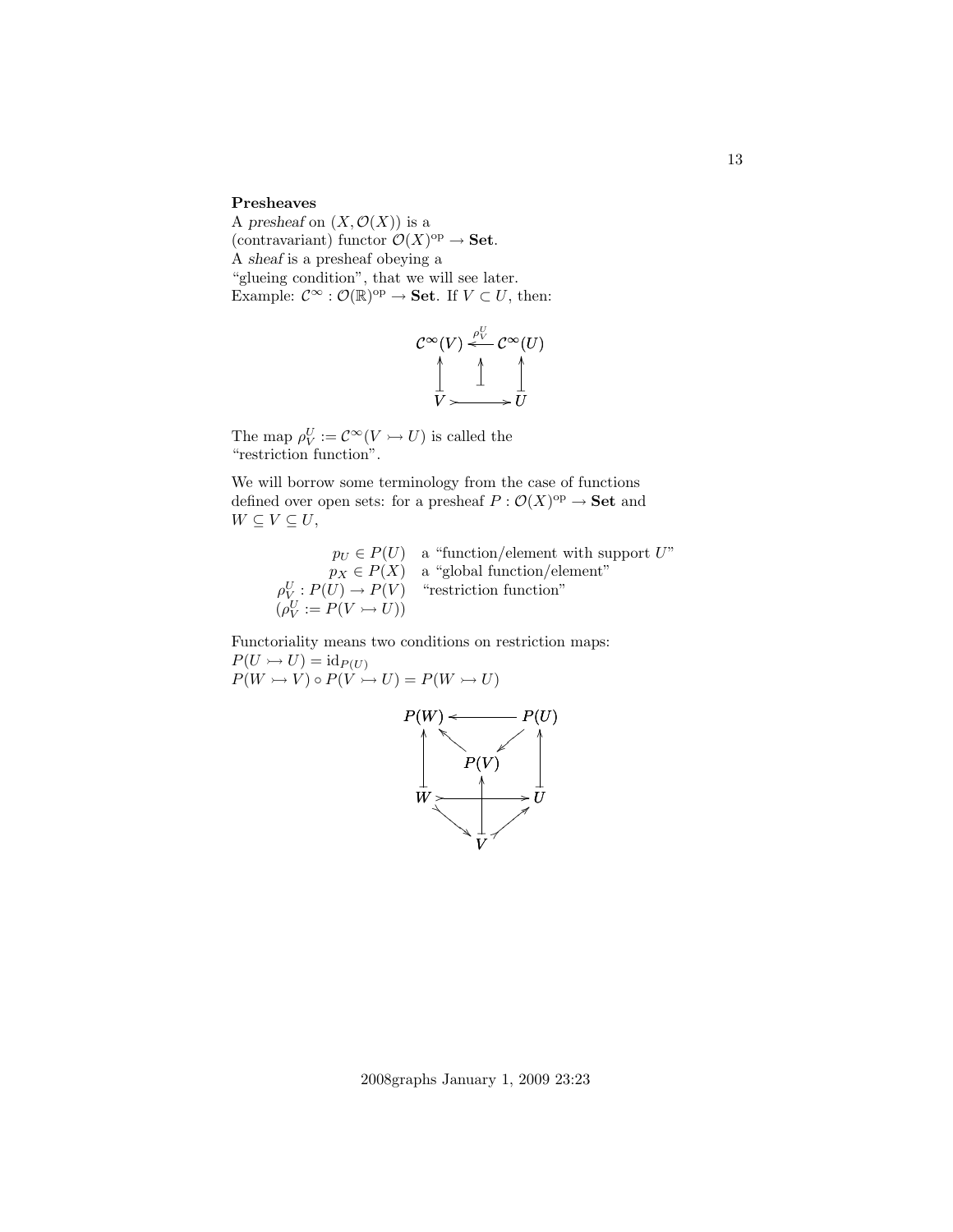#### A subtopology of  $\mathbb R$

The topology on the DAG  $V$  can be seen as a subtopology of  $\mathbb{R}$ ... Consider the quotient  $q$  below, or, equivalently,  $q'$ :

$$
q: \mathbb{R} \to \{(-\infty, 0], (0, 1), [1, \infty)\}\
$$
  

$$
q': \mathbb{R} \to \{\alpha, \gamma, \beta\}
$$

 $q^{-1}(\mathcal{P}(\{\alpha,\gamma,\beta\})) \subset \mathcal{P}(\mathbb{R})$  is a topology on  $\mathbb R$  with 8 open sets.  $q^{-1}(\mathcal{P}(\{\alpha,\gamma,\beta\}))\cap\mathcal{O}(\mathbb{R})\subset\mathcal{O}(\mathbb{R})\subset\mathcal{P}(\mathbb{R})$ is a topology on R with 5 open sets. Compare:



We will refer to these open sets as  $X, U, V, W, \emptyset$ :



Note that U will sometimes mean a specific open set -  $1^0$  -, sometimes an arbitrary open set; same for the other letters.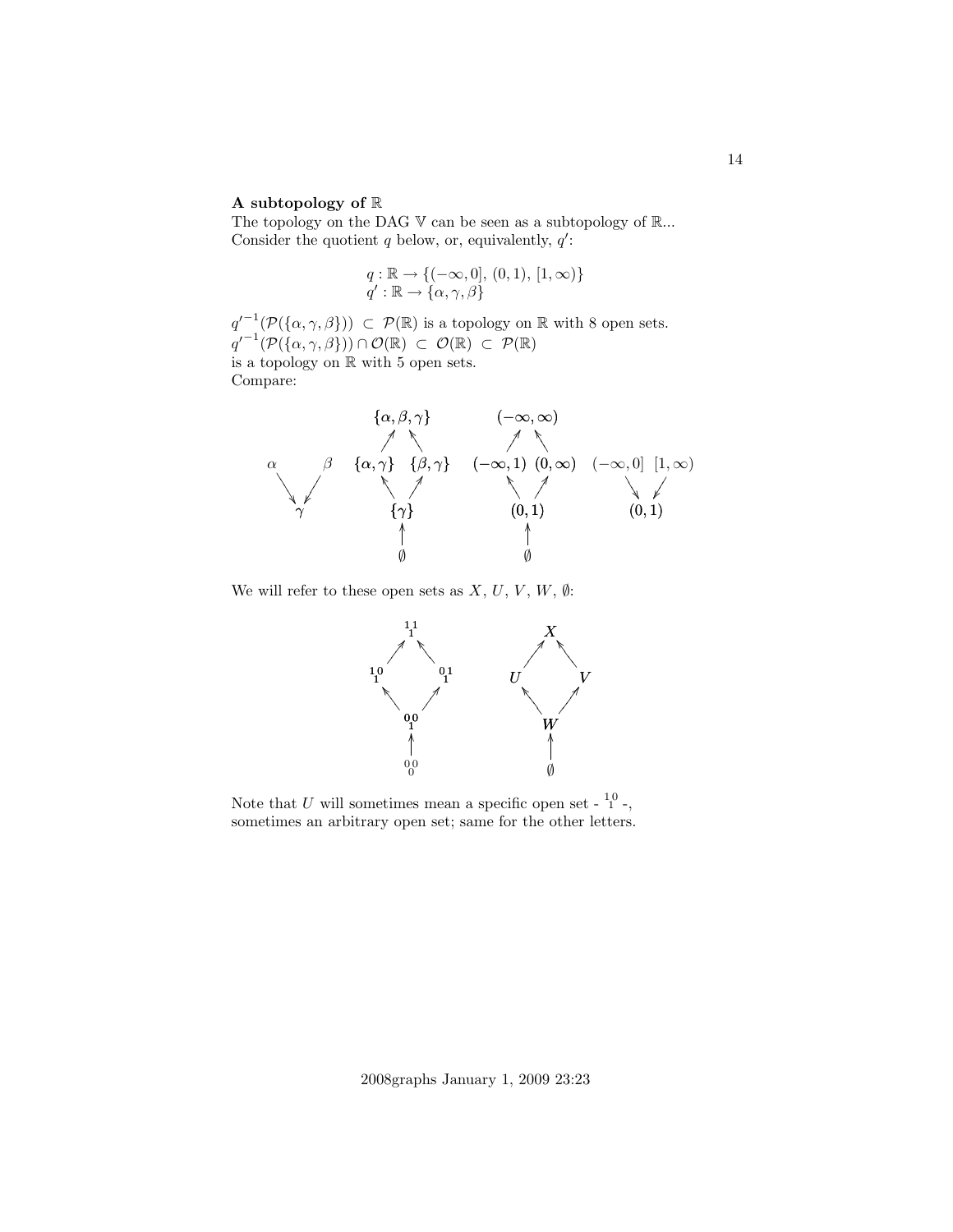### Coherent families

Now let  $X := \mathbb{R}$ , and let's consider two functions defined on subsets of  $X$ :

 $x_U: U \rightarrow \mathbb{R}$  $x \rightarrow x$  $0_U: U \rightarrow \mathbb{R}$  $x \rightarrow 0$ (I.e., we're defining  $x_X, x_U, x_V, x_W, x_{\emptyset}$ ,

 $0_X, 0_U, 0_V, 0_W, 0_{\emptyset}).$ 

We can also consider families of functions, whose supports are families of open sets -  $\{x_U, x_V\}$  and  $\{x_U, 0_V\}$  are families with support  $\{U, V\}$ . Note:  $\{x_U, x_V 0_V\}$  is not a family with support  $\{U, V\}$ because V has two "images":  $x_V$  and  $0_V$ .

A function defined on  $U$  - say,  $x_U$  induces a family  $\{x_U\}$  defined on  $\{U\}$ , i.e., on  $\bigoplus_0^0$ and another family,  $\{x_U, x_W, x_{\emptyset},\},$ defined on all open sets under  $U$  i.e., on the saturation of  $\{U\} = \begin{bmatrix} 0 \\ 0 \\ 0 \end{bmatrix}$ , which is  $\begin{bmatrix} 0 \\ 1 \\ 1 \end{bmatrix}$ .

When we try to extend the family  $\{x_U, 0_V\}$ to the saturation of  $\frac{0}{0}$ , i.e., to  $\frac{0}{1}$ ,  $\frac{0}{1}$ , we see that we get two different candidates for  $W$   $x_W \neq 0_W$  - which is not good...

A family is said to be coherent when its extension to the saturation of its support is well-defined.  $\{x_U, x_V\}$  is coherent,  $\{x_U, 0_V\}$  is not. Here's a way to define formally coherence for families: a family  $a_{\mathcal{U}}$  is coherent iff  $\forall a_U, a_V \in a_{\mathcal{U}} \ a_U |_{U \cap V} = a_V |_{U \cap V}$ . Note that  $\{x_U, 0_V, 0_W\}$  is not coherent.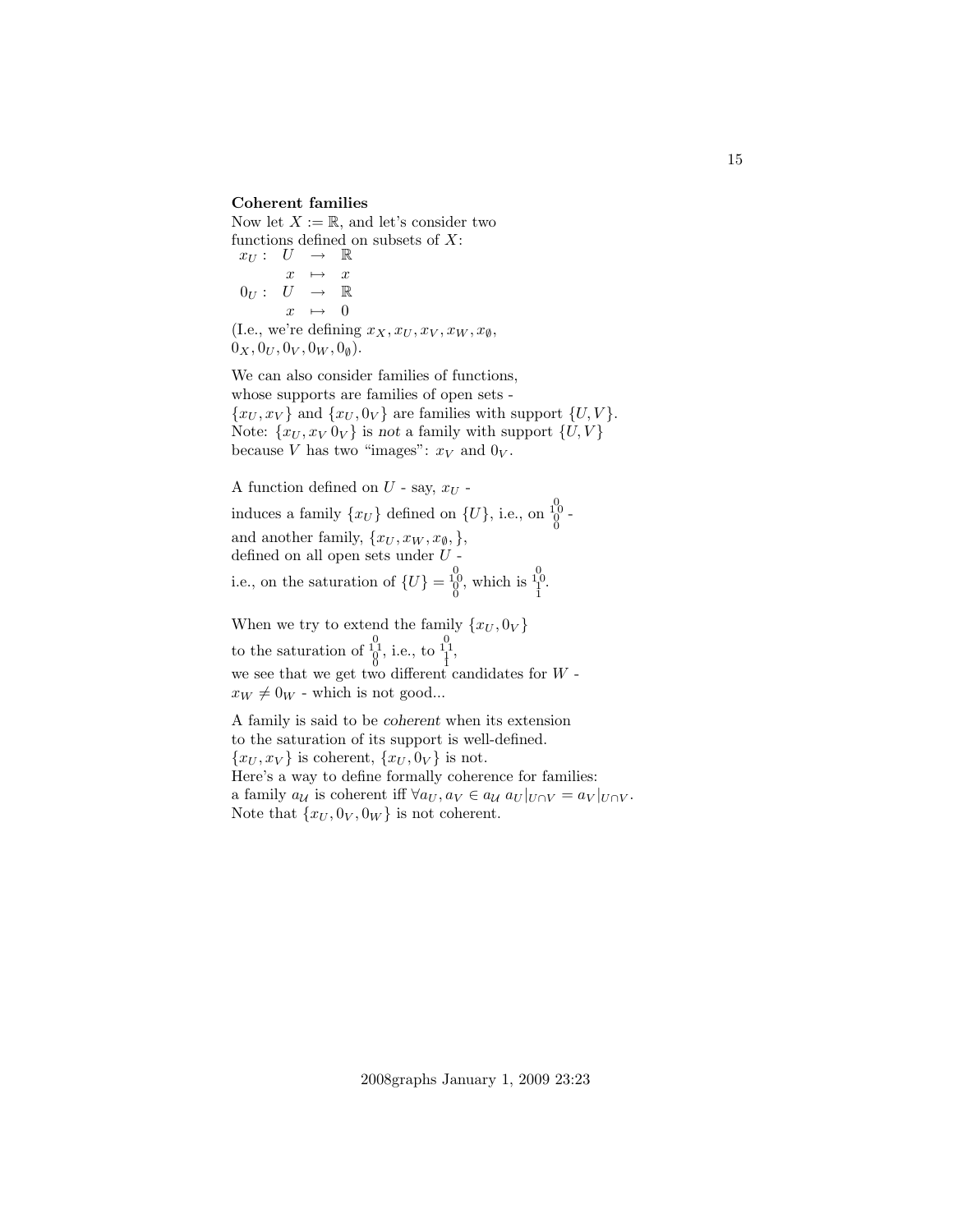## Saturation and bisaturation

Notation: the calligraphic letters  $\mathcal{U}, \mathcal{V}, \mathcal{W}$ will denote families of open sets, and the annotations  $\langle \cdot \rangle$ ,  $\langle \cdot \rangle$ ,  $\langle \cdot \rangle$  will indicate how saturated a family is - $U^{\circ}$ : not necessarily saturated  $U^{\bullet}$ : saturated  $U^{\bullet\bullet}$ : bisaturated We will sometimes use  $\bullet,\,\bullet\bullet$  to denote operations:  $\bullet$  is "saturate",  $\bullet\bullet$  is "bisaturate".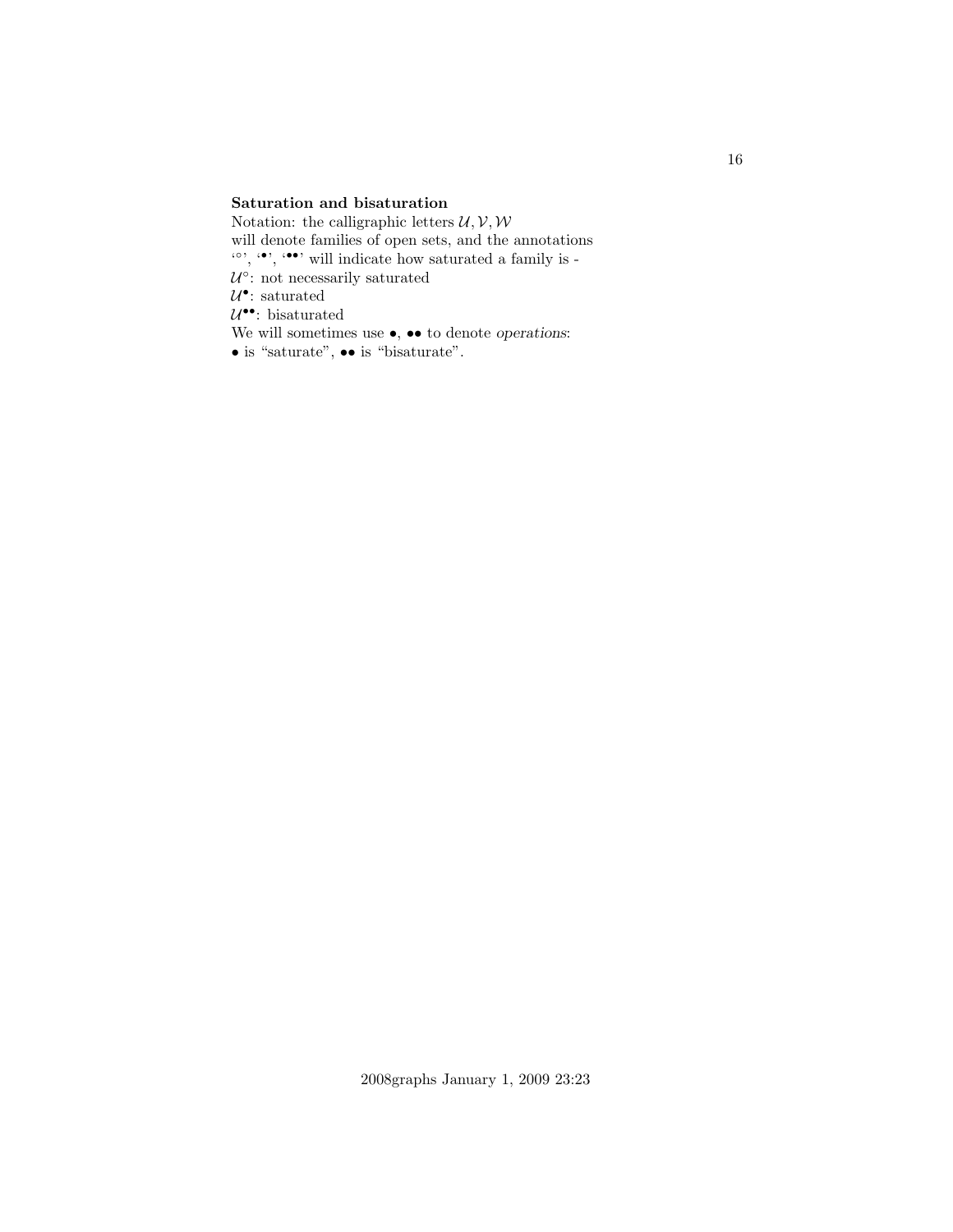A (bad) presheaf on a DAG



Here is a presheaf over  $(X, \mathcal{O}(X))$  ("P") that is not a sheaf - it violates the two sheaf conditions.  $\boldsymbol{P}$  is not collated - because  $\{p_U, p_{V'}\}$  is a coherent family (on  $\{U, V\}$ ) that cannot be collated to a global function. P is not separated - because there are two different collations for  $\{p_U, p_V\}$ .



2008graphs January 1, 2009 23:23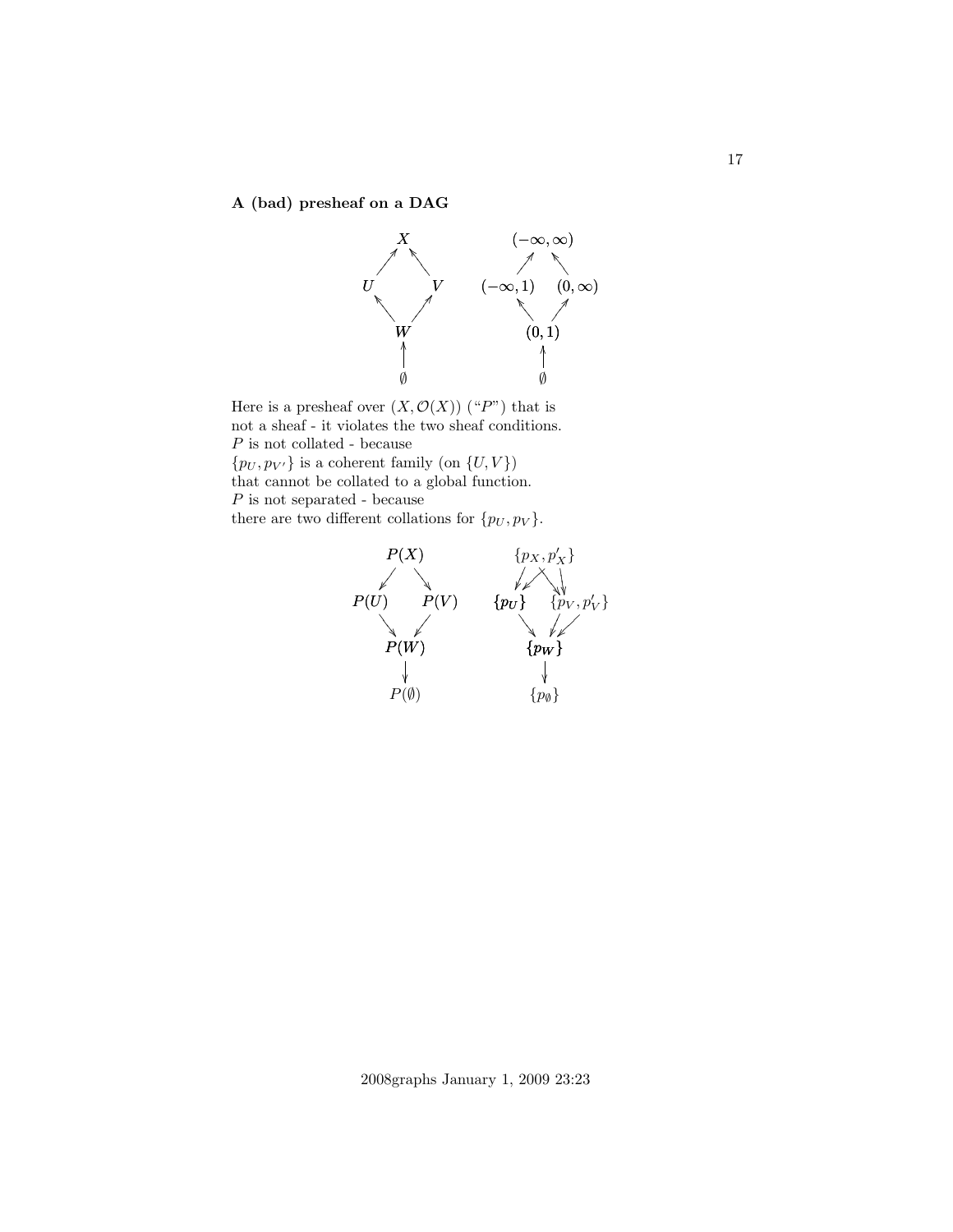### A presheaf on a DAG: its space of germs

Its space of germs is built like this: for each point in X - i.e., for  $\alpha$ ,  $\beta$ ,  $\gamma$ ; let's look at  $\alpha$  - look at all open sets containing  $\alpha$  (namely:  $U = {\alpha, \gamma}, X = {\alpha, \beta, \gamma}$  and take the colimit of P on these open sets as they get smaller and smaller. As there is a smallest open set containing  $\alpha$  - and  $\beta$ , and  $\gamma$  - these colimits/germs are very easy to calculate:



The projection map  $E \to X$  is the obvious one. We need to put a topology to  $E$ ; it turns out (why?) that the right topology is the one induced by the obvious graph. Now this induces a sheaf of sections... (I am skipping some steps -)

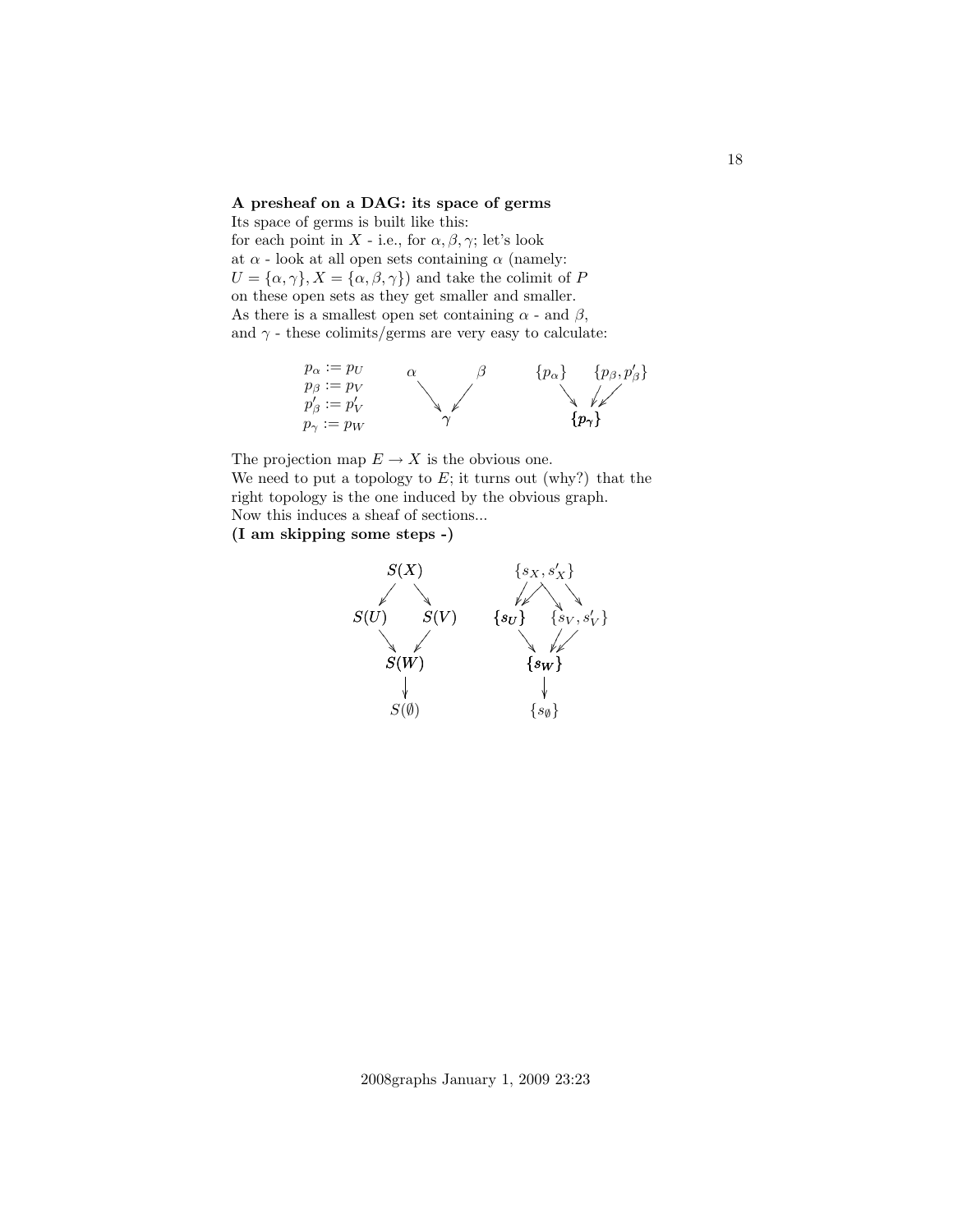#### Dense and stable truth-values

At the left below we see the representation as a presheaf of the "••-stable truth-values",  $\{\omega \mid \omega^{\bullet \bullet} = \omega\} \subset \Omega;$ It is a sheaf, and it can be recovered from its "global elements".



At the right above we see the representation as a presheaf of the "••-dense truth-values",  $\Omega_{\bullet \bullet} := \{ \omega \mid \omega^{\bullet \bullet} = \top \} \subset \Omega$ . It is not a sheaf, it can't be recovered from its "global elements" as  $\{\omega \mid \omega^{\bullet \bullet} = \omega\}$  can; yet - and I have to admit that I found that very surprising - we can recover the modality from the subobject  $\Omega_{\bullet\bullet} \rightarrow \Omega$ , by:  $\omega^{\bullet \bullet} := \omega \in \Omega_{\bullet \bullet}$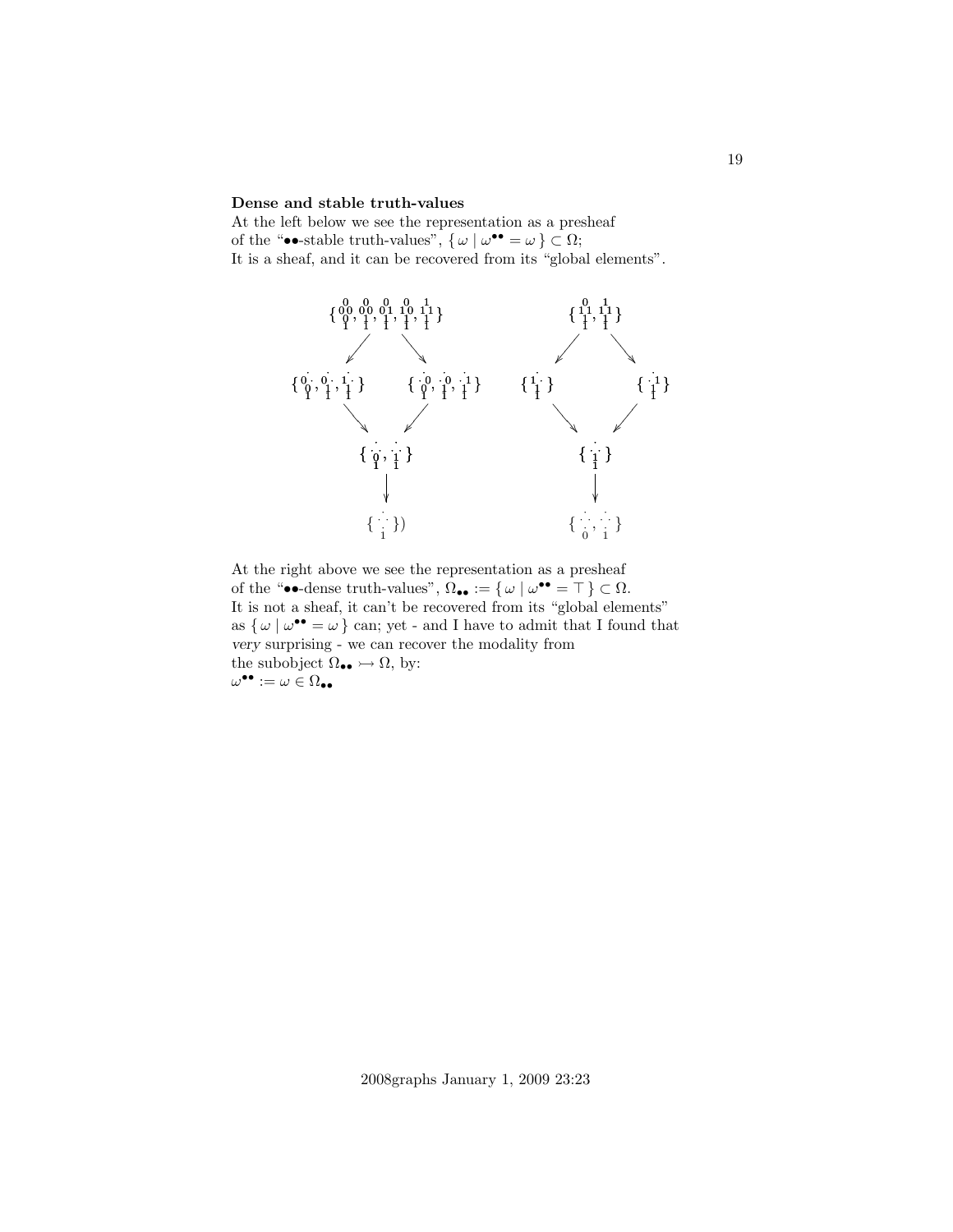### Substitution principles for '⇔'

We will also use the following "substitution principles": if  $P, Q, Q', R, R'$  are formulas, and  $R'$  is obtained from R by replacing some occurrences of  $Q$  in it by  $Q'$ , then

$$
\frac{P \vdash Q \Leftrightarrow Q'}{P \vdash R \Leftrightarrow R'} \qquad \frac{P \vdash Q \Leftrightarrow Q' \quad P \vdash R}{P \vdash R'}
$$

The "theorems" above - and the ones in the following slides can be proved using just the sequent calculus rules for intuitionistic propositional logic augmented with the three axioms for '<sup>\*'</sup>.

To make the proofs more manageable we will often make use of the "' $\Leftrightarrow$ ' trick": starting from  $P \vdash Q \Leftrightarrow Q'$  and a proof of  $P \vdash R$ we can produce a proof of  $P \vdash R'$ , where R' is R with some occurrences of ' $Q$ ' replaced by ' $Q$ ''s.

Example:

(...)

To prove these first theorems and the ones in the next slides we will need some facts about the biconditional,  $\leftrightarrow$ , that is defined as:

$$
P \Leftrightarrow Q := (P \mathbin{\supset} Q) \land (Q \mathbin{\supset} P)
$$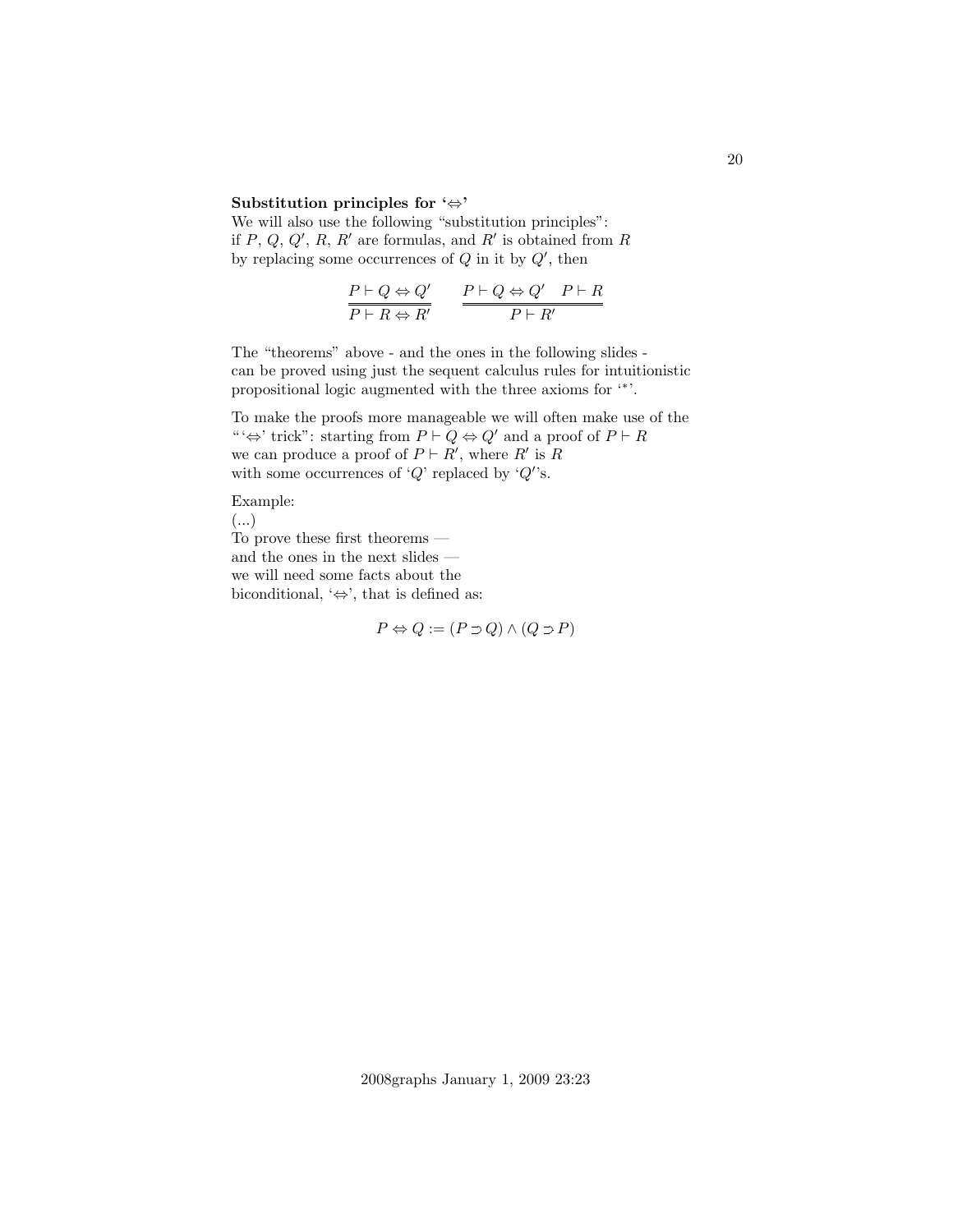### Lawvere-Tierney Modalities

A (Lawvere-Tierney) modality is an operation '<sup>∗</sup> ' on intuitionistic truth-values obeing the following three axioms:

$$
\frac{P \vdash Q}{\vdash \top^*} \qquad \frac{P \vdash Q}{P^* \vdash Q^*} \qquad \frac{}{P^{**} \vdash P^*}
$$

The supersaturation operation,  $P^* := P^{\bullet \bullet}$ , is an example of an LT-modality — but there are others:

$$
P^* := P^{-} := \neg \neg P
$$
  

$$
P^* := P^{(\alpha \vee)} := \alpha \vee P
$$
  

$$
P^* := P^{(\beta \supset)} := \beta \supset P
$$

First theorems:

$$
P \vdash P^*
$$
  
\n
$$
(P \land Q)^* \vdash P^* \land Q^*
$$
  
\n
$$
P \land Q^* \vdash (P \land Q)^*
$$
  
\n
$$
P^* \land Q^* \vdash (P \land Q)^*
$$

From what we already have, we can prove that  $P \Leftrightarrow Q$  implies  $P^* \Leftrightarrow Q^*$  in a weak sense:

$$
\frac{\begin{array}{ccc}\n\vdash P \Leftrightarrow Q & \vdash P \Leftrightarrow Q \\
\hline\n& \vdash P \supset Q & \hline\n& \downarrow Q \supset P \\
\hline\n& P \vdash Q^* & Q \vdash P \\
\hline\n& P^* \vdash Q^* & \hline\n& Q^* \vdash P^* \\
\hline\n& \vdash P^* \Leftrightarrow Q^* & \hline\n& \downarrow Q^* \supset P^* \\
& \vdash P^* \Leftrightarrow Q^* &\n\end{array}
$$

But there isn't much that we can do when  $P \Leftrightarrow Q$  is weaker than  $\top ...$ For example, if  $P := {}^{01}_{1}$  and  $Q := {}^{10}_{1}$ , then  $P \Leftrightarrow Q = {}^{00}_{1}$ .

We will treat this as an axiom:

$$
\overline{P \Leftrightarrow Q \vdash P^* \Leftrightarrow Q^*}
$$

(Actually this is true for any unary operation on truth-values of a Heyting algebra).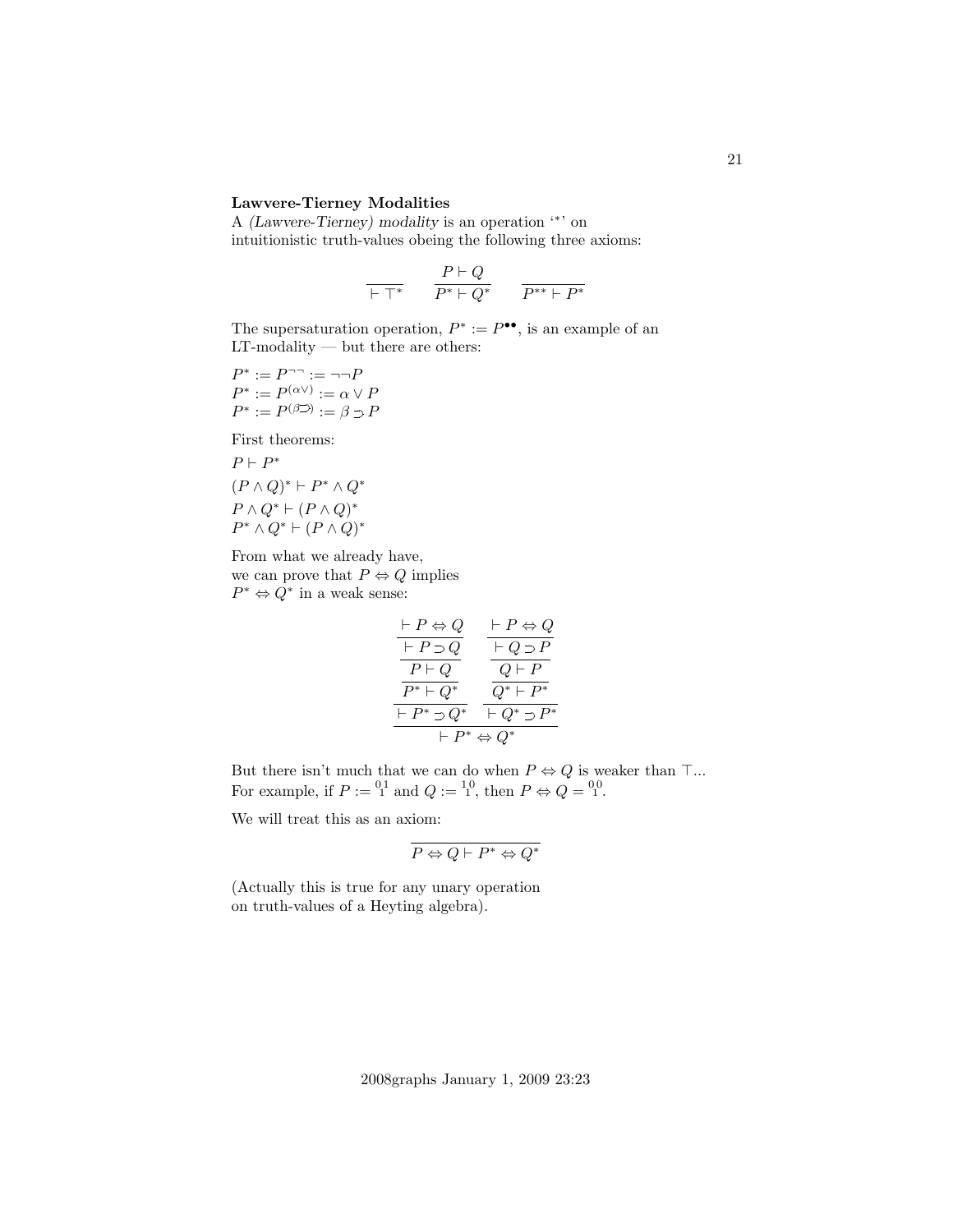LT-modalities and 'and'

Theorems:  $P \vdash P^*$  $(P \wedge Q)^* \vdash P^* \wedge Q^*$  $P \wedge Q^* \vdash (P \wedge Q)^*$  $P^* \wedge Q^* \vdash (P \wedge Q)^*$ 

Proofs:

$$
\begin{array}{c}\n\overline{P \vdash \top \Leftrightarrow P} \\
\hline\n\overline{\vdash \top \Leftrightarrow \top^*} & \overline{P \vdash \top^* \Leftrightarrow P^*} \\
\hline\n\overline{P \vdash \top \Leftrightarrow P^*} \\
\hline\n\overline{P \vdash P^*}\n\end{array}
$$

|                                                      |                                                                                | $P \vdash Q \Leftrightarrow (P \land Q)$                                              |
|------------------------------------------------------|--------------------------------------------------------------------------------|---------------------------------------------------------------------------------------|
| $P \wedge Q \vdash P$<br>$(P \wedge Q)^* \vdash P^*$ | $P \wedge Q \vdash Q$<br>$(P \wedge Q)^* \vdash Q^*$                           | $P \vdash Q^* \Leftrightarrow (P \land Q)^*$<br>$P \vdash Q^* \supset (P \wedge Q)^*$ |
|                                                      | $(P \wedge Q)^* \vdash P^* \wedge Q^*$<br>$P^* \wedge Q \vdash (P \wedge Q)^*$ | $P \wedge Q^* \vdash (P \wedge Q)^*$                                                  |
| $P^* \wedge Q^* \vdash (P^* \wedge Q)^*$             | $(P^* \wedge Q)^* \vdash (P \wedge Q)^{**}$                                    | $(P \wedge Q)^{**} \vdash (P \wedge Q)^*$                                             |
|                                                      | $P^* \wedge Q^* \vdash (P \wedge Q)^*$                                         |                                                                                       |

The cube of modalities for '∧' has only four different truth-values (the case  $P^* := P^{-1}, P = {}^{01}_{1}, Q = {}^{10}_{1}$ shows that they are all distinct):



2008graphs January 1, 2009 23:23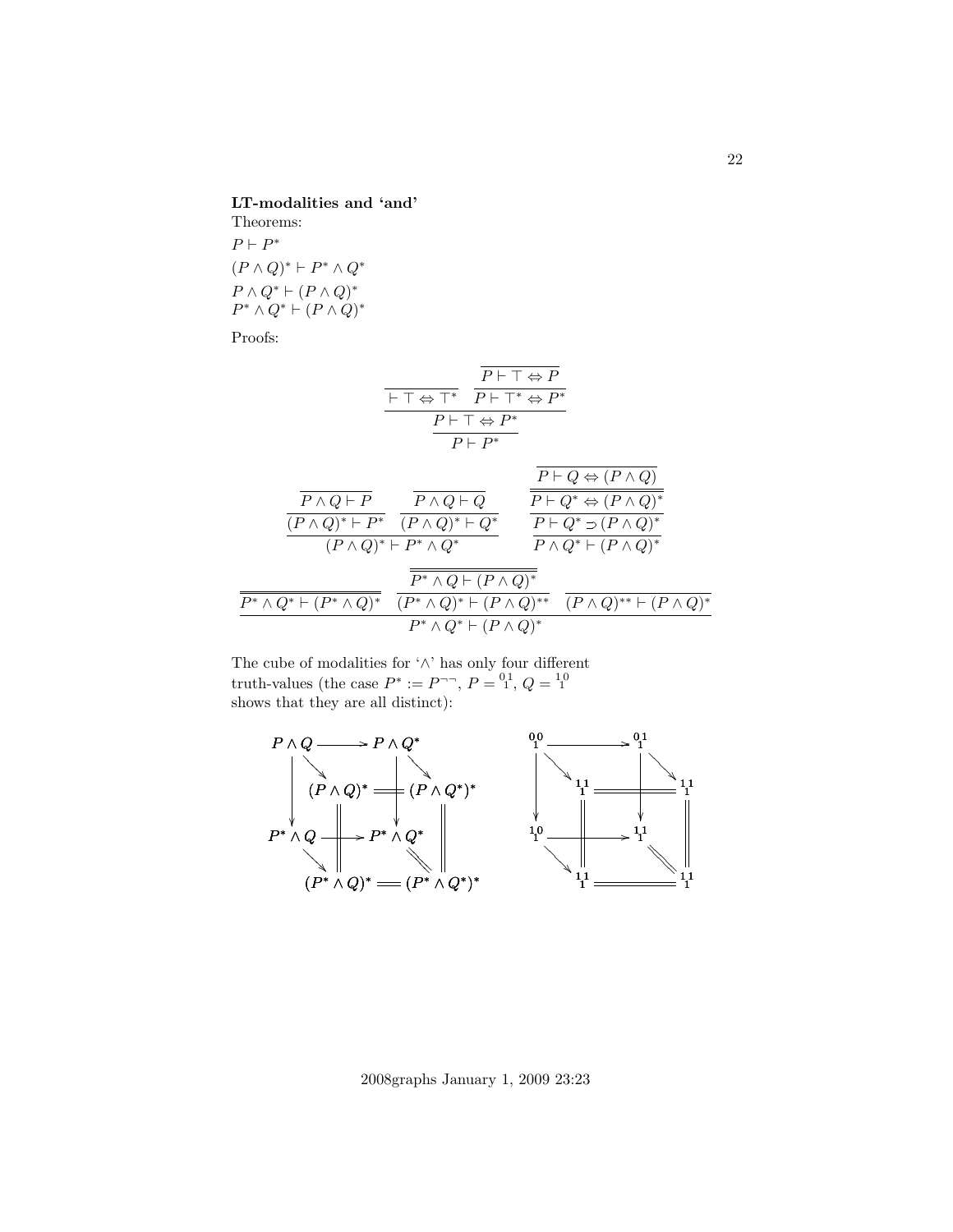# LT-modalities and 'or'

Theorems:

$$
\frac{\overline{P \vdash P \vee Q}}{\overline{P^* \vdash (P \vee Q)^*}} \cdot \frac{\overline{Q \vdash P \vee Q}}{\overline{Q^* \vdash (P \vee Q)^*}} \quad \frac{\overline{P^* \vee Q^* \vdash (P \vee Q)^*}}{\overline{(P^* \vee Q^*)^* \vdash (P \vee Q)^*^*}}}{\overline{(P^* \vee Q^*)^* \vdash (P \vee Q)^*^*}}
$$

The cube of modalities for '∨' has only five different truth-values (the case  $P^* := P^{-\neg}$ ,  $P = \begin{bmatrix} 0 & 0 \\ 0 & 1 \end{bmatrix}$ ,  $Q = \begin{bmatrix} 0 & 0 \\ 0 & 1 \end{bmatrix}$ <br>shows that they are all distinct):



2008graphs January 1, 2009 23:23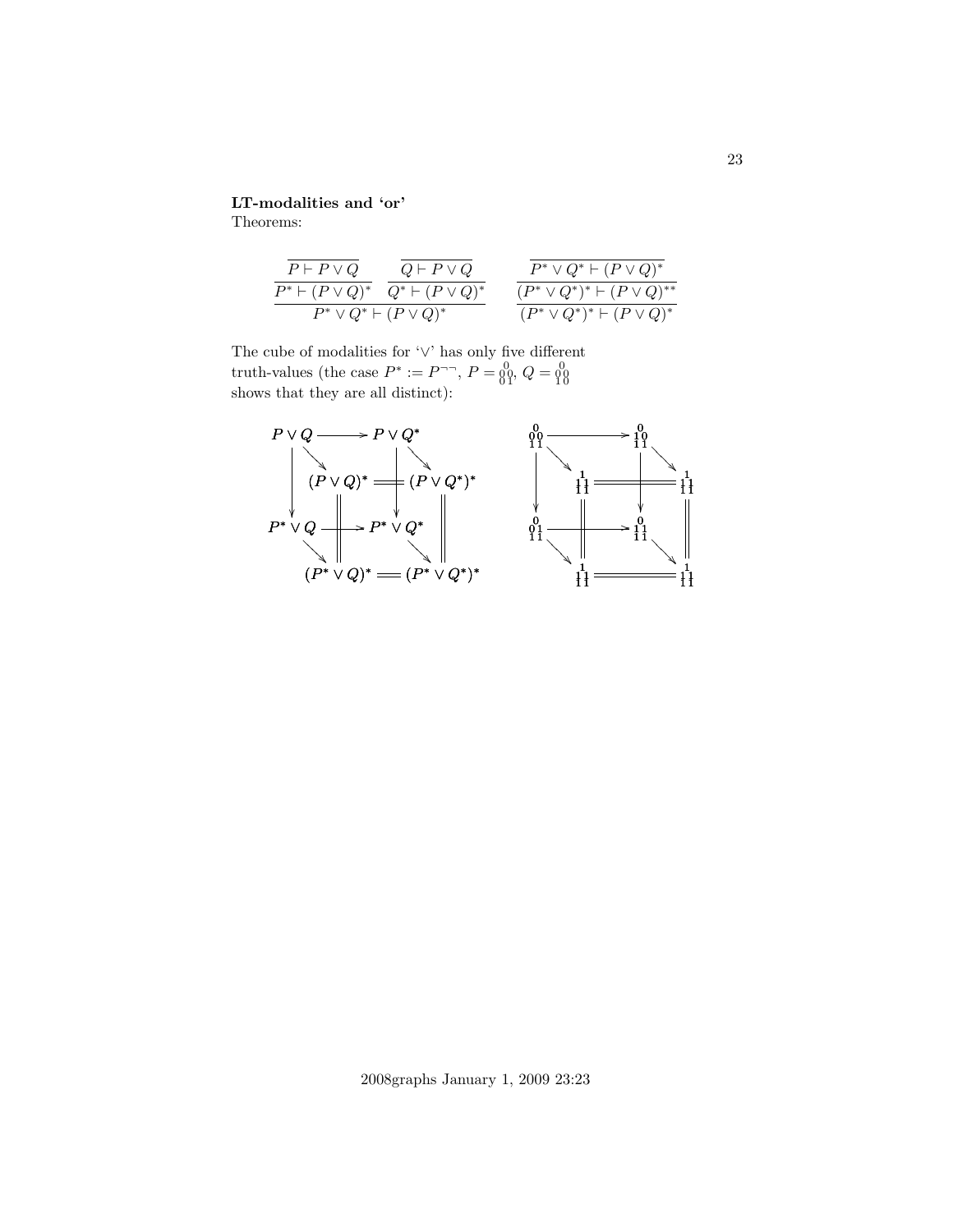LT-modalities and implication

Theorems:

$$
\frac{\frac{\overline{(P \supset Q) \land P \vdash Q}}{((P \supset Q) \land P)^* \vdash Q^*} \quad \frac{\overline{(P \supset Q) \land P \vdash P^* \bigcirc Q^*}}{P \supset Q + P^* \supset Q^*} \quad \frac{\overline{P \supset Q \vdash (P \supset Q)^*} \quad (\overline{P \supset Q)^* \vdash P^* \supset Q^*} \\\hline \quad \frac{\overline{P \supset Q \vdash (P \supset Q)^* \vdash P^* \supset Q^*}}{P \supset Q + P^* \supset Q^*} \quad \frac{\overline{P^* \land (P \supset Q^*)^* \vdash Q^*} \quad \overline{Q^{**} \vdash Q^*}}{\overline{P^* \land (P \supset Q^*)^* \vdash Q^*} \quad \frac{\overline{P^* \land (P \supset Q^*)^* \vdash Q^*}}{(\overline{P \supset Q^*)^* \vdash P^* \supset Q^*}} \quad \frac{\overline{P^* \land (P \supset Q^*)^* \vdash Q^*}}{\overline{(P \supset Q^*)^* \vdash P^* \supset Q^*}}
$$

The cube of modalities for  $\mathcal{L}$  has only five different truth-values. The case  $P^* := \{ \begin{matrix} 0 \\ 1 \end{matrix} \} \vee P, P = \{ \begin{matrix} 0 \\ 0 \end{matrix}, Q = \{ \begin{matrix} 0 \\ 0 \end{matrix} \}$  distinguishes them all:



When the modality is  $P^* := \neg \neg P$  we can't distinguish the four truth-values in the front face of the cube (the ' $(P^? \supset Q^? )^*$ 's)... The best that we can do is this. For  $P^* := \neg \neg P$ ,  $P = 0,0, Q = 0,0, \overline{Q} = 0,0, \overline{Q} = 0,0, \overline{Q} = 0,0, \overline{Q} = 0,0, \overline{Q} = 0, \overline{Q} = 0, \overline{Q} = 0, \overline{Q} = 0, \overline{Q} = 0, \overline{Q} = 0, \overline{Q} = 0, \overline{Q} = 0, \overline{Q} = 0, \overline{Q} = 0, \overline{Q} =$ 



2008graphs January 1, 2009 23:23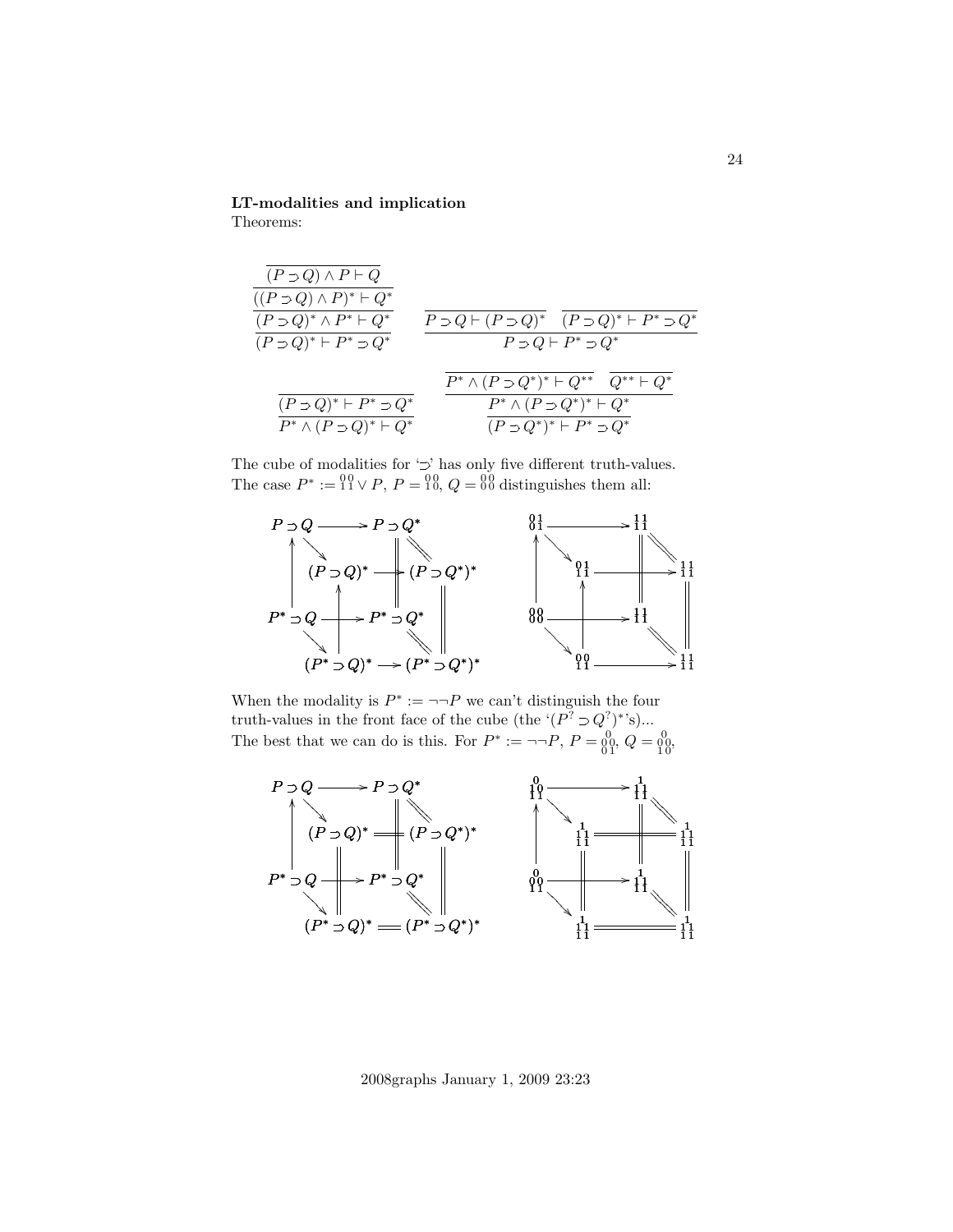The topologies for 'or' and 'implies'<br>  ${}^{0}_{0}1 \vee {}^{?}_{?} = {}^{?}_{1}1$ <br>  ${}^{0}_{0}1 \supset {}^{?}_{?} = ({}^{0}_{0}1 \supset {}^{?}_{c}2)^{o} = (\sup_{c}^{0}_{1}1 \vee {}^{?}_{c}2)^{o} = ({}^{1}_{0}0 \vee {}^{?}_{c}2)^{o} = ({}^{1}_{1}2)^{o}$ The image of an idempotent operator is its fixset.



25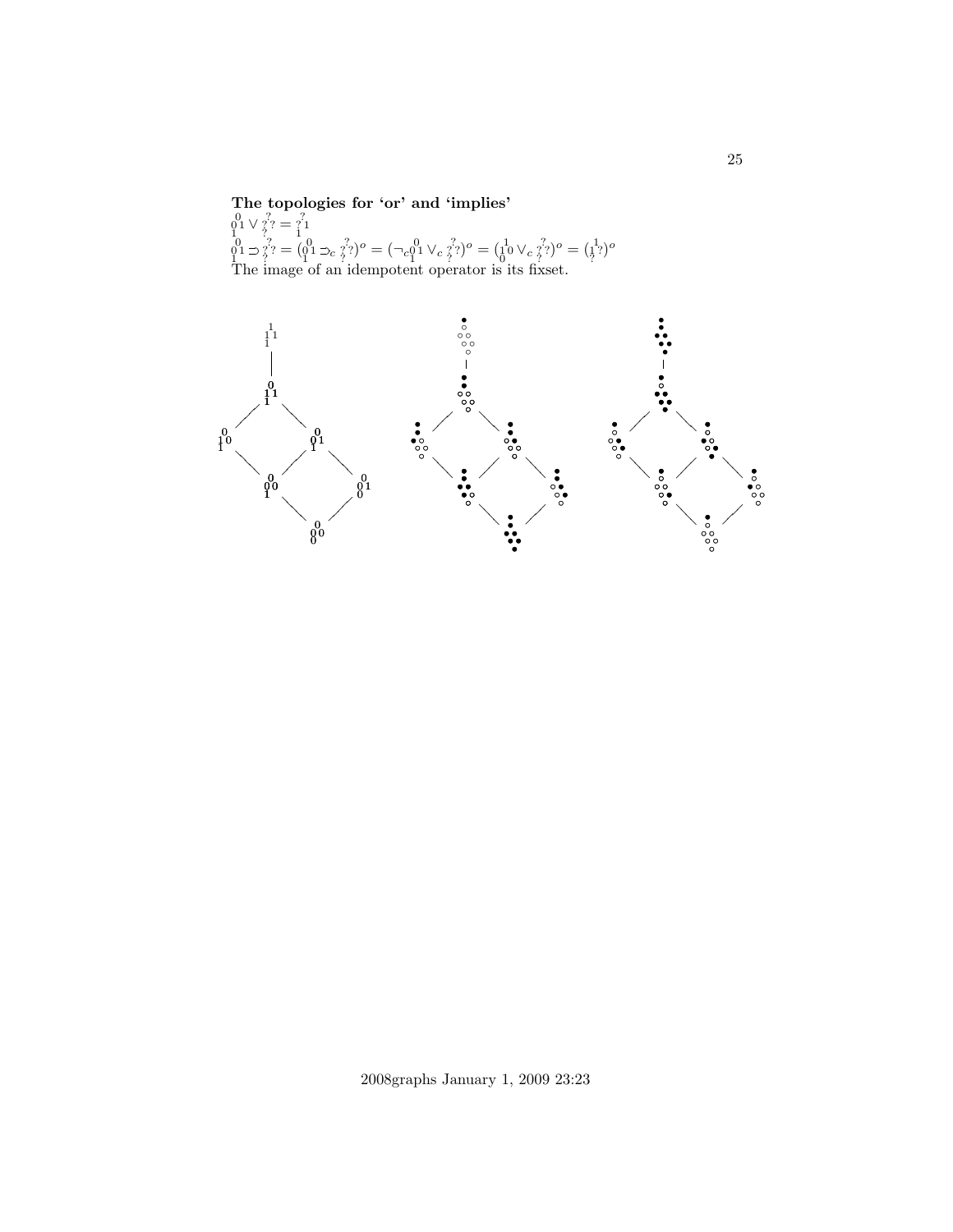#### More about double negation

The value of  $\neg\neg P$  depends only on the values of P on the terminal worlds (the "leaves").

How to see this:

 $\neg P$  is the opposite of P at the leaf-worlds and is the biggest possible (i.e., as 1-ish as possible) in the other worlds;

 $\neg\neg P$  coincides with  $P$  at the leaf-worlds and is the biggest possible in the other worlds.



Let's write (temporarily)  $\cdot$ ? for "apply  $\cdot$ " or not".  $P^? \wedge Q^?$  stands for:  $P \wedge Q$ ,  $P \wedge Q^*$ ,  $P^* \wedge Q$ ,  $P^* \wedge Q^*$  four truth-values.

Fact: when  $* = \neg \neg$ ,  $(P^? \wedge Q^?)^*$  is well-defined,  $(P^? \vee Q^?)^*$  is well-defined,  $(P^? \supset Q^?)^*$  is well-defined,  $(\neg P)^*$  is well-defined the outer '<sup>∗</sup> ' dominates everything and makes all inner applications of '<sup>∗</sup> 's irrelevant.

In the cubes from the previous slides, "the outer '<sup>∗</sup> ' dominates" means: "the four truth-values in the front face  $-\,$ the ' $(P^?$  op  $Q^?$ ''s — are all equivalent". This is not true for the modality  $P^* = P^{(\alpha \vee)} = \alpha \vee P!$  26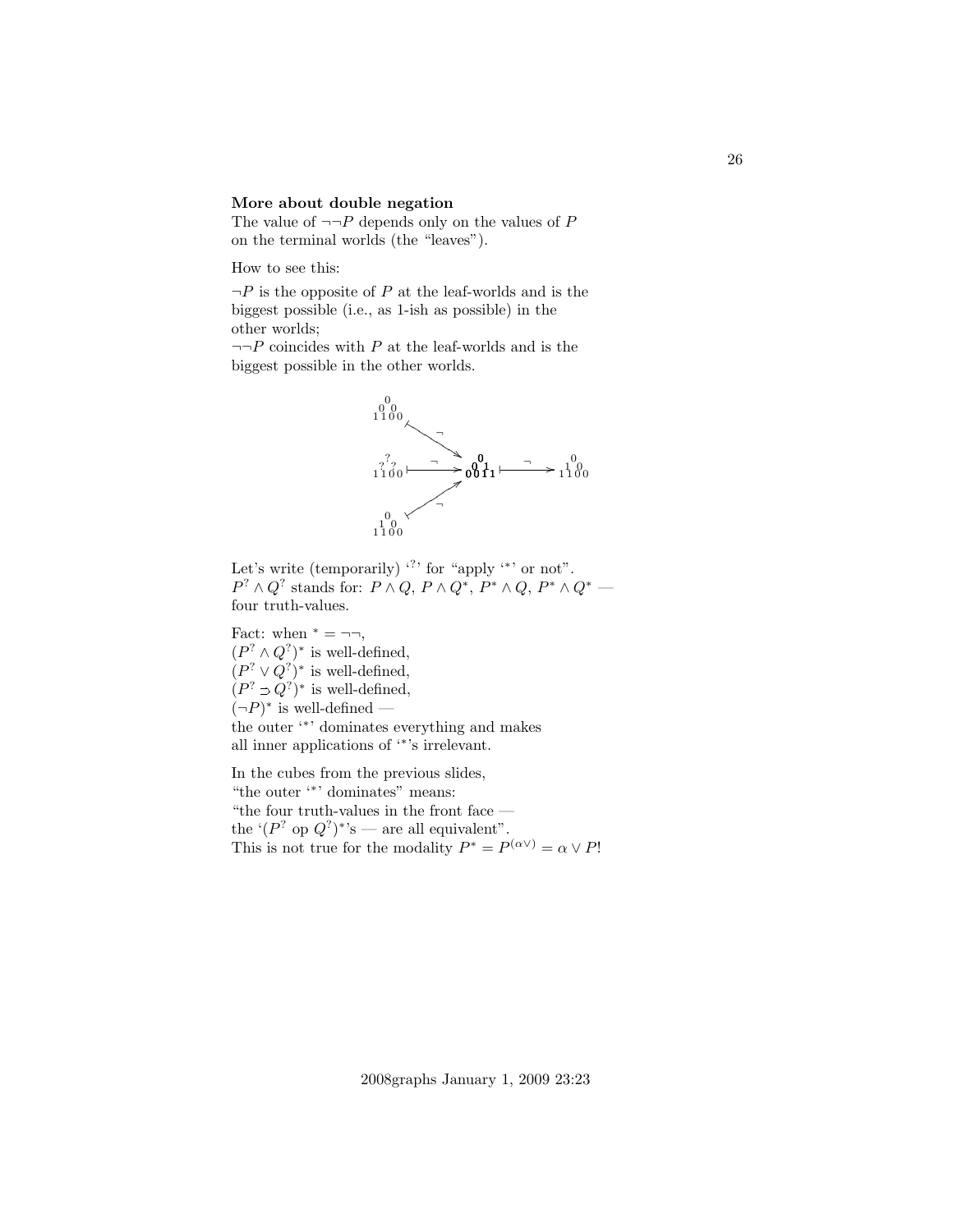### Modalities: alternative axioms

A Lawvere-Tierney topology is usually defined as an arrow  $j : \Omega \to \Omega$ such that these three diagrams commute:

$$
\begin{array}{ccc}\n1 & \longrightarrow & \Omega & \longrightarrow & \Omega \\
\hline\n\downarrow & & & & \\
\hline\n\downarrow & & & & \\
\hline\n\downarrow & & & & \\
\hline\n\downarrow & & & & \\
\hline\n\downarrow & & & & \\
\hline\n\downarrow & & & & \\
\hline\n\downarrow & & & & \\
\hline\n\downarrow & & & & \\
\hline\n\downarrow & & & & \\
\hline\n\downarrow & & & & \\
\hline\n\downarrow & & & & \\
\hline\n\downarrow & & & & \\
\hline\n\downarrow & & & & \\
\hline\n\downarrow & & & & \\
\hline\n\downarrow & & & & \\
\hline\n\downarrow & & & & \\
\hline\n\downarrow & & & & \\
\hline\n\downarrow & & & & \\
\hline\n\downarrow & & & & \\
\hline\n\downarrow & & & & & \\
\hline\n\downarrow & & & & & \\
\hline\n\downarrow & & & & & \\
\hline\n\downarrow & & & & & \\
\hline\n\downarrow & & & & & \\
\hline\n\downarrow & & & & & \\
\hline\n\downarrow & & & & & \\
\hline\n\downarrow & & & & & \\
\hline\n\downarrow & & & & & \\
\hline\n\downarrow & & & & & \\
\hline\n\downarrow & & & & & \\
\hline\n\downarrow & & & & & \\
\hline\n\downarrow & & & & & \\
\hline\n\downarrow & & & & & \\
\hline\n\downarrow & & & & & \\
\hline\n\downarrow & & & & & \\
\hline\n\downarrow & & & & & \\
\hline\n\downarrow & & & & & \\
\hline\n\downarrow & & & & & \\
\hline\n\downarrow & & & & & \\
\hline\n\downarrow & & & & & \\
\hline\n\downarrow & & & & & \\
\hline\n\downarrow & & & & & \\
\hline\n\downarrow & & & & & \\
\hline\n\downarrow & & & & & \\
\hline\n\downarrow & & & & & \\
\hline\n\downarrow & & & & & \\
\hline\n\downarrow & & & & & \\
\hline\n\downarrow & & & & & \\
\hline\n\downarrow & & & & & \\
\hline\n\downarrow & & & & & \\
\hline\n\downarrow & & & & & \\
\hline\n\downarrow & & & & & \\
\hline\n\downarrow & & & & & \\
\hline\n\downarrow & & & & & \\
\hline\n\downarrow & & & & & \\
\hline\n\downarrow & & & & & \\
\hline\n\downarrow & & & & & \\
\hline\n\downarrow & & & & & \\
\hline
$$

Which means:

$$
\omega[\top] = \omega[\top^*] \qquad \omega[P^*] = \omega[P^{**}] \qquad \omega[P^* \wedge Q^*] = \omega[(P \wedge Q)^*]
$$

$$
\overline{\top \vdash \top^*} \qquad \overline{P^* \vdash P^{**}} \qquad \overline{P^{**} \vdash P^*}
$$

$$
\overline{P^* \wedge Q^* \vdash (P \wedge Q)^*} \qquad \overline{(P \wedge Q)^* \vdash P^* \wedge Q^*}
$$

It is not clear that these axioms ("LT axioms") are equivalent to the three axioms ("LT-modality axioms") that we were using before...

We know that the modality axioms imply all the LT axioms, but it is not obvious that the modality axioms  $\top \vdash \top^*$ and  $P \vdash Q$ 

and 
$$
P^* \vdash Q^*
$$

can be proved from the LT axioms...

Here are the proofs:

$$
\begin{array}{cc}\n & P \vdash Q \\
\hline\n\overline{P \vdash \top \Leftrightarrow P} \\
\hline\n\overline{P \vdash \top \Leftrightarrow P^*} \\
\hline\n\overline{P \vdash \top \Leftrightarrow P^*} \\
\hline\n\overline{P \vdash P^*} \\
\hline\n\overline{P \vdash P^*} \\
\hline\n\end{array}\n\quad\n\begin{array}{cc}\n & \overline{\top \vdash P \Leftrightarrow (P \land Q)} \\
\hline\hline\n\overline{\top \vdash P \Leftrightarrow (P^* \land Q^*)} \\
\hline\n\overline{\top \vdash P^* \Rightarrow Q^*} \\
\hline\n\overline{P \vdash P^*} \\
\hline\n\overline{P^* \vdash Q^*}\n\end{array}
$$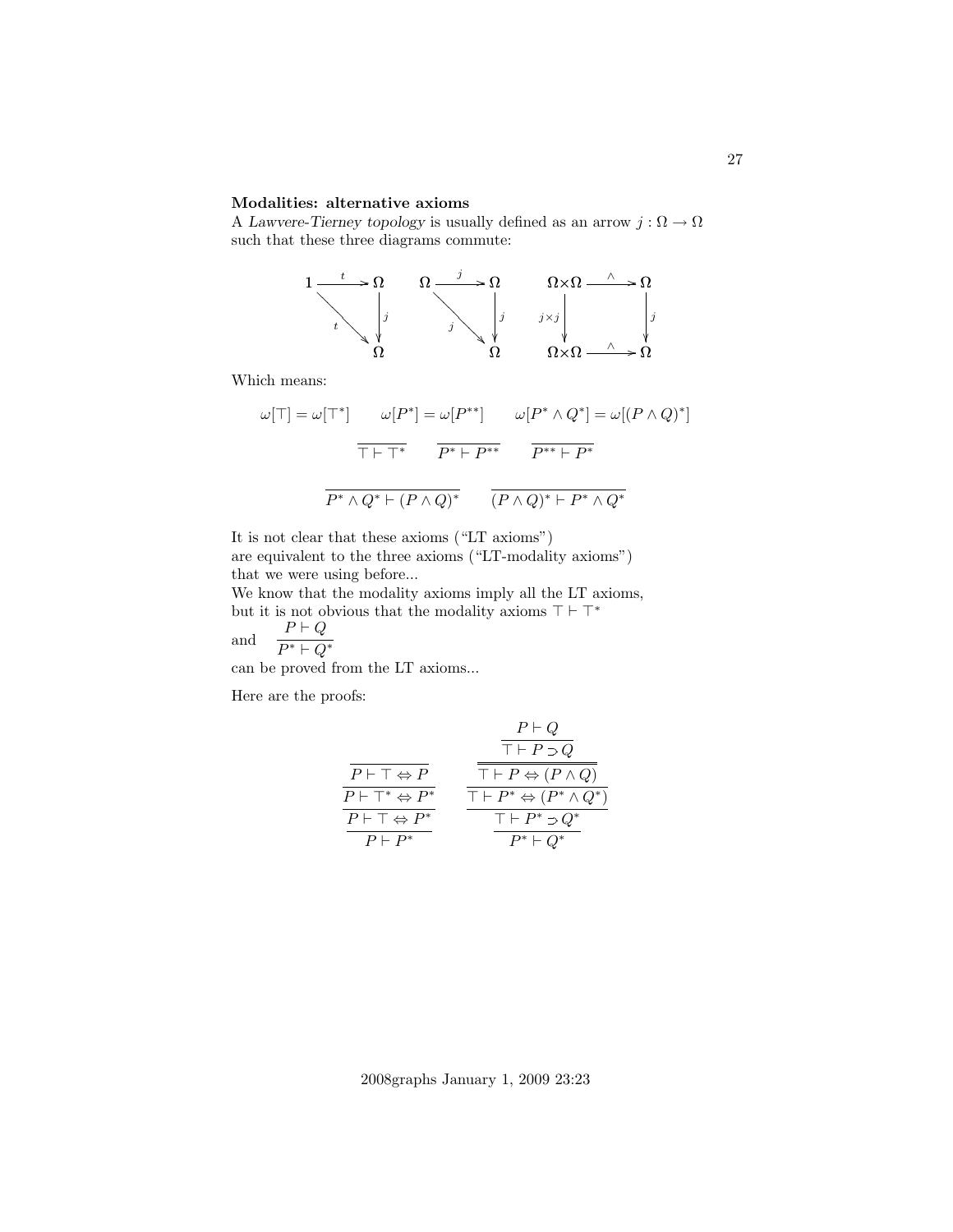# LT-modalities and the quantifiers

Quantifiers:

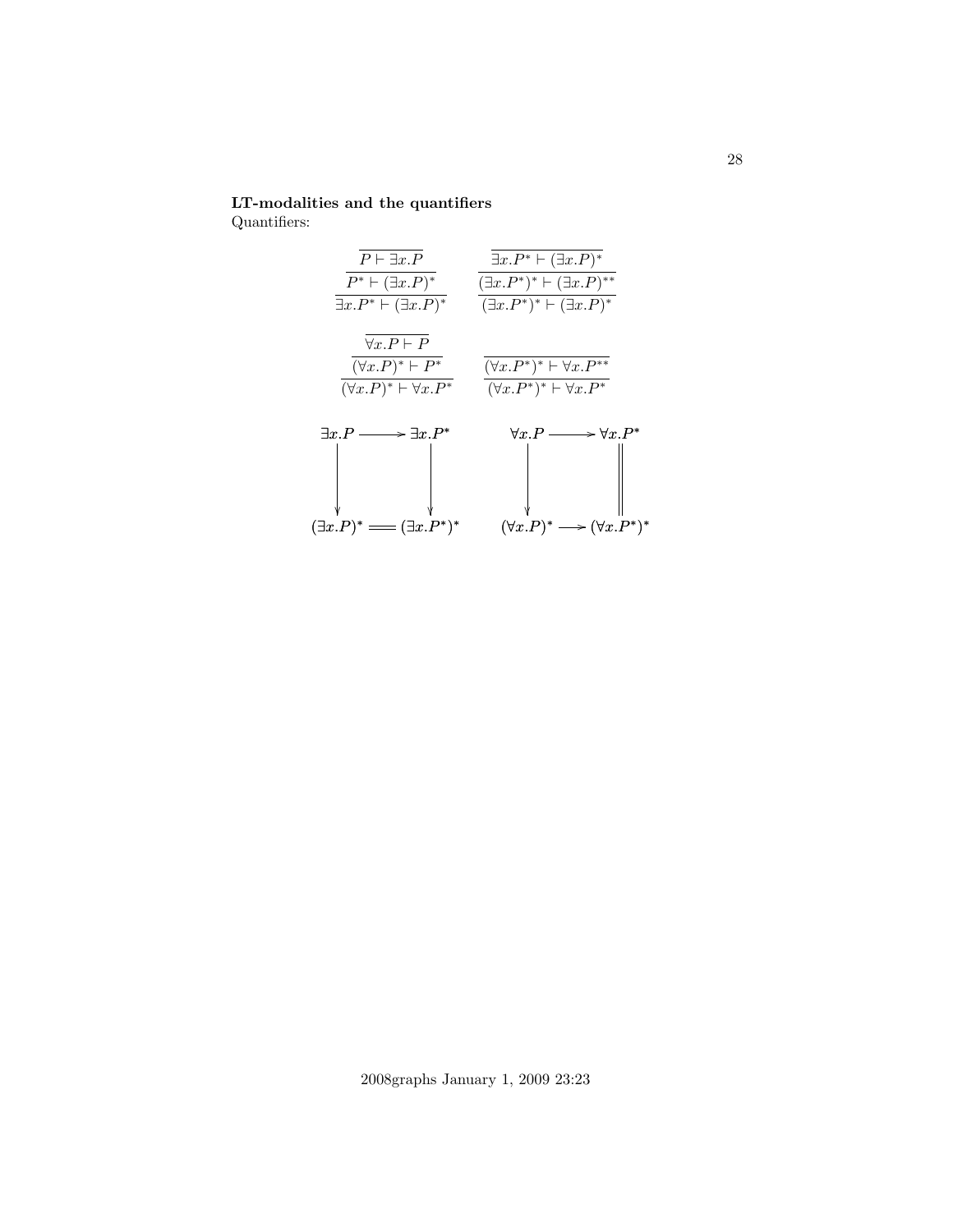### The fibration of saturated covers

For a DAG  $\mathbb{D}$ , define  $\mathbb{D}' := \mathcal{O}(\mathbb{D})^{\text{op}} \equiv (\mathcal{O}(\mathbb{D}), \supseteq)$ . For example, when  $V := \bullet$ , we have:



The projection  $\bigcup : \mathcal{O}(\Omega^{\text{op}}) \to \Omega$  respects  $\wedge$  and  $\vee$ , i.e., if  $\bigcup \mathcal{U}^{\bullet} = U$  and  $\bigcup \mathcal{V}^{\bullet} = V$  then  $\bigcup (\mathcal{U}^{\bullet} \vee \mathcal{V}^{\bullet}) = U \vee V$  (this is easy to see), and also  $\bigcup (\mathcal{U}^{\bullet} \wedge \mathcal{V}^{\bullet}) = U \wedge V$  (look at each  $w \in \bigcup (\mathcal{U}^{\bullet} \wedge \mathcal{V}^{\bullet})$ ).

Each fiber  $\bigcup^{-1} U$  is a lattice with top element  $\mathcal{U}^{\bullet\bullet}$ . When  $\Omega$  comes from a finite topology we can take the intersection of all saturated covers of U, and this gives a minimal saturated cover for  $U$ , that we will call  $\mathcal{U}^{\bullet-}$ .

Fact: 
$$
\bullet - \dashv \bigcup \dashv \bullet \bullet
$$
.



2008graphs January 1, 2009 23:23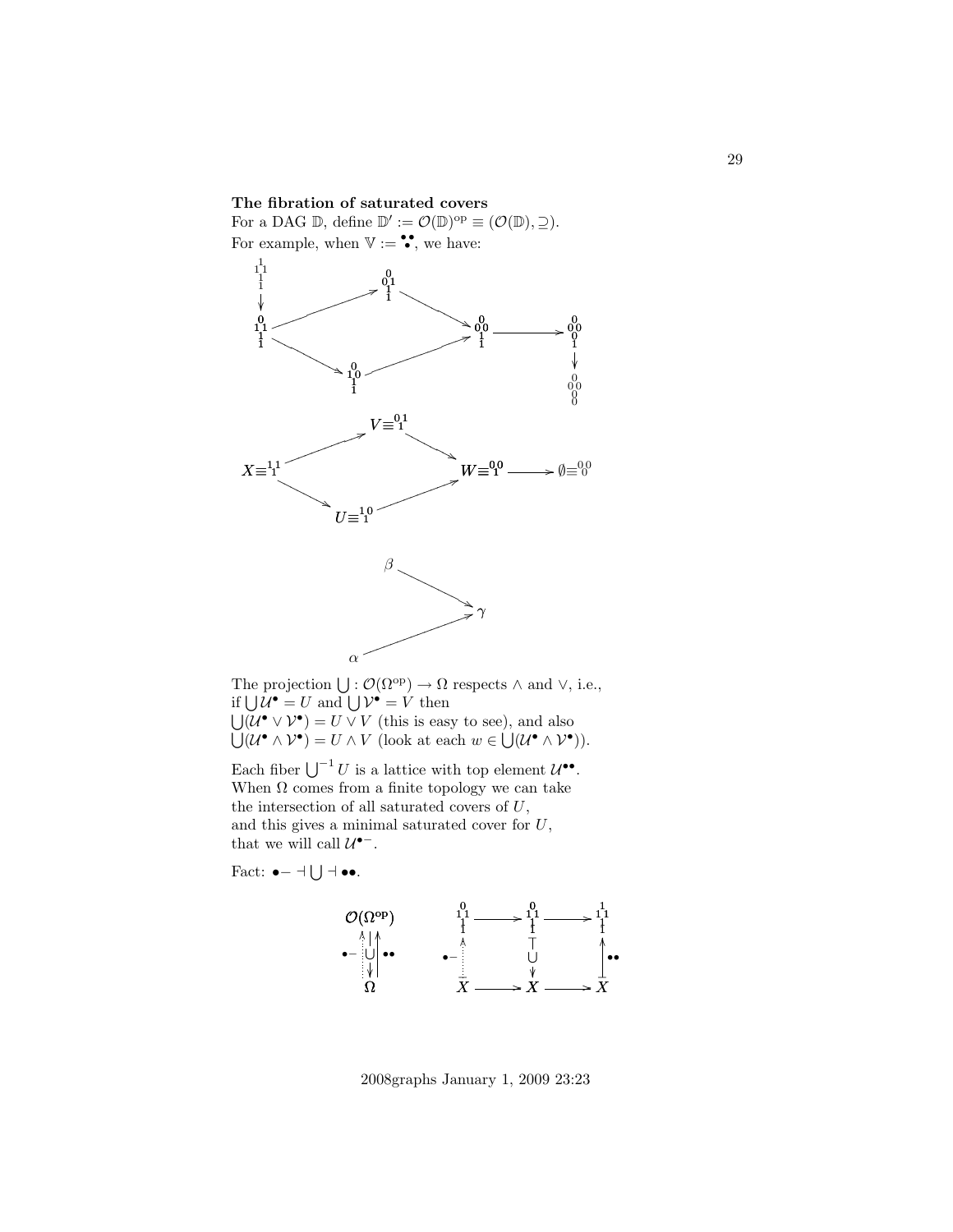## Embedding

A topology is a DAG in a natural way: if  $V, U \in \mathcal{O}(X)$ , then  $V \to U$  iff  $V \subseteq U$ . We will prefer  $\mathcal{O}(X)$ <sup>op</sup> rather than  $\mathcal{O}(X)$ , for two reasons: one is because then we will have a monotonic function